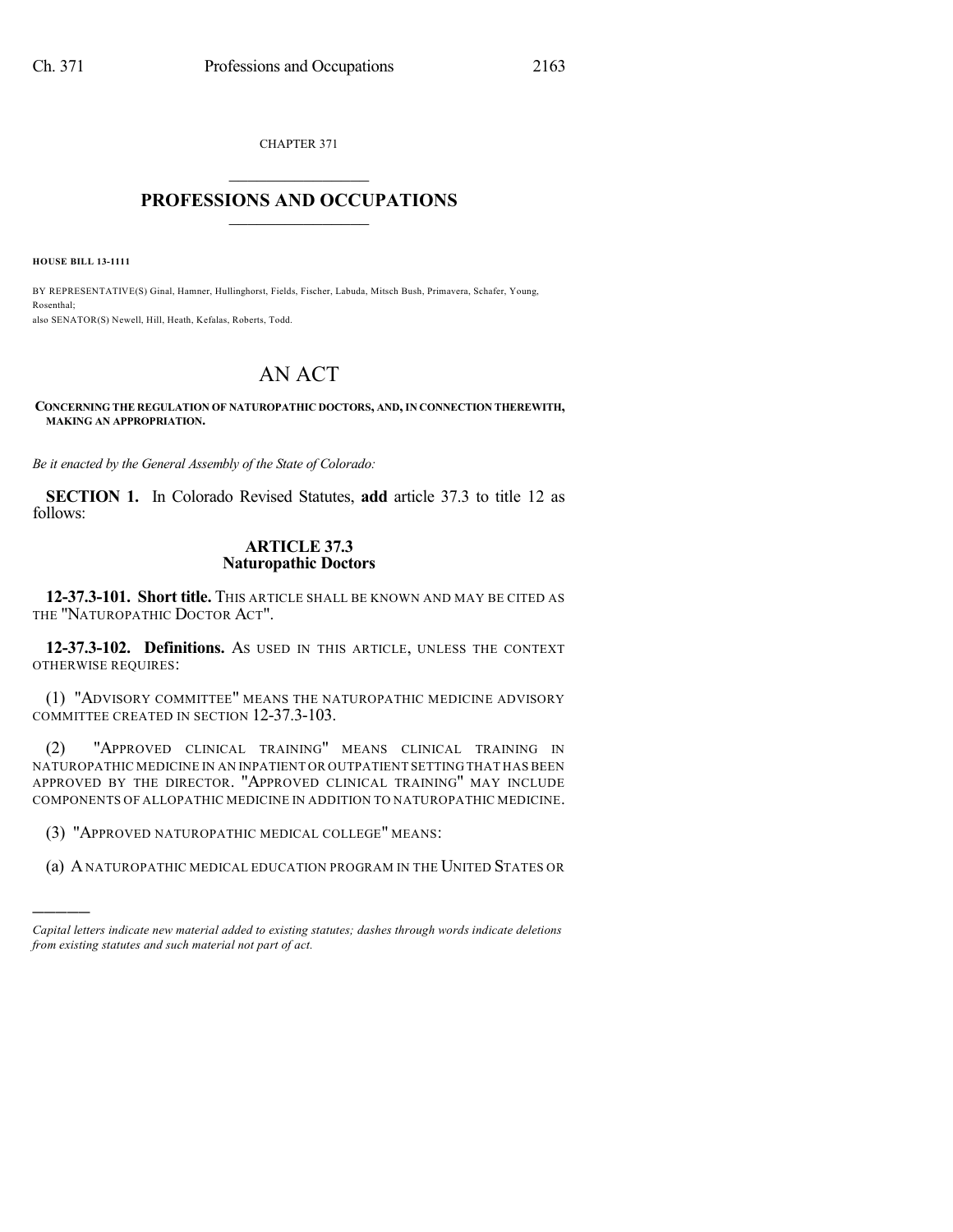CANADA THAT GRANTS THE DEGREE OF DOCTOR OF NATUROPATHIC MEDICINE OR DOCTOR OF NATUROPATHY AND THAT:

(I) IS APPROVED BY THE DIRECTOR;

(II) OFFERS GRADUATE-LEVEL, FULL-TIME DIDACTIC AND SUPERVISED CLINICAL TRAINING; AND

(III) IS ACCREDITED OR HAS ACHIEVED CANDIDACY STATUS FOR ACCREDITATION BY THE COUNCIL ON NATUROPATHIC MEDICAL EDUCATION OR AN EQUIVALENT ACCREDITING BODY FOR NATUROPATHIC MEDICAL PROGRAMS RECOGNIZED BY THE UNITED STATES DEPARTMENT OF EDUCATION; OR

(b) ANY OTHER COLLEGE OR PROGRAM APPROVED BY THE DIRECTOR AND ACCREDITED BY THE COUNCIL ON NATUROPATHIC MEDICAL EDUCATION OR ITS SUCCESSOR ENTITY.

(4) "CONTINUING PROFESSIONAL COMPETENCY"MEANS THE ONGOING ABILITY OF A NATUROPATHIC DOCTOR TO LEARN, INTEGRATE, AND APPLY THE KNOWLEDGE, SKILL, AND JUDGMENT TO PRACTICE AS A NATUROPATHIC DOCTOR ACCORDING TO GENERALLY ACCEPTED STANDARDS AND PROFESSIONAL ETHICAL STANDARDS.

(5) "DIRECTOR" MEANS THE DIRECTOR OF THE DIVISION OR THE DIRECTOR'S DESIGNEE.

(6) "DIVISION" MEANS THE DIVISION OF PROFESSIONS AND OCCUPATIONS IN THE DEPARTMENT OF REGULATORY AGENCIES.

(7) "HOMEOPATHIC PREPARATIONS"MEANS MEDICINES PREPARED ACCORDING TO THE MOST CURRENT VERSION OF THE HOMEOPATHIC PHARMACOPOEIA OF THE UNITED STATES, REVISED SERVICES.

(8) "MINOR OFFICE PROCEDURES" MEANS:

(a) THE REPAIR, CARE, AND SUTURING OF SUPERFICIAL LACERATIONS AND ABRASIONS;

(b) THE REMOVAL OF FOREIGN BODIES LOCATED IN SUPERFICIAL TISSUE, EXCLUDING THE EAR OR EYE; AND

(c) THE USE OF ANTISEPTICS AND LOCAL ANESTHETICS IN CONNECTION WITH A PROCEDURE DESCRIBED IN PARAGRAPH (a) OR (b) OF THIS SUBSECTION (8).

(9) "NATURAL HEALTH CARE SERVICES"OR "NATURAL HEALTH CARE" INCLUDES, BUT IS NOT LIMITED TO:

(a) HEALING PRACTICES USING FOOD; FOOD EXTRACTS; OVER-THE-COUNTER DIETARY SUPPLEMENTS, INCLUDING VITAMINS, HERBS, MINERALS, AND ENZYMES; NUTRIENTS; HOMEOPATHIC REMEDIES AND PREPARATIONS; THE PHYSICAL FORCES OF HEAT, COLD, WATER, TOUCH, SOUND, AND LIGHT; AND MIND-BODY AND ENERGETIC HEALING PRACTICES;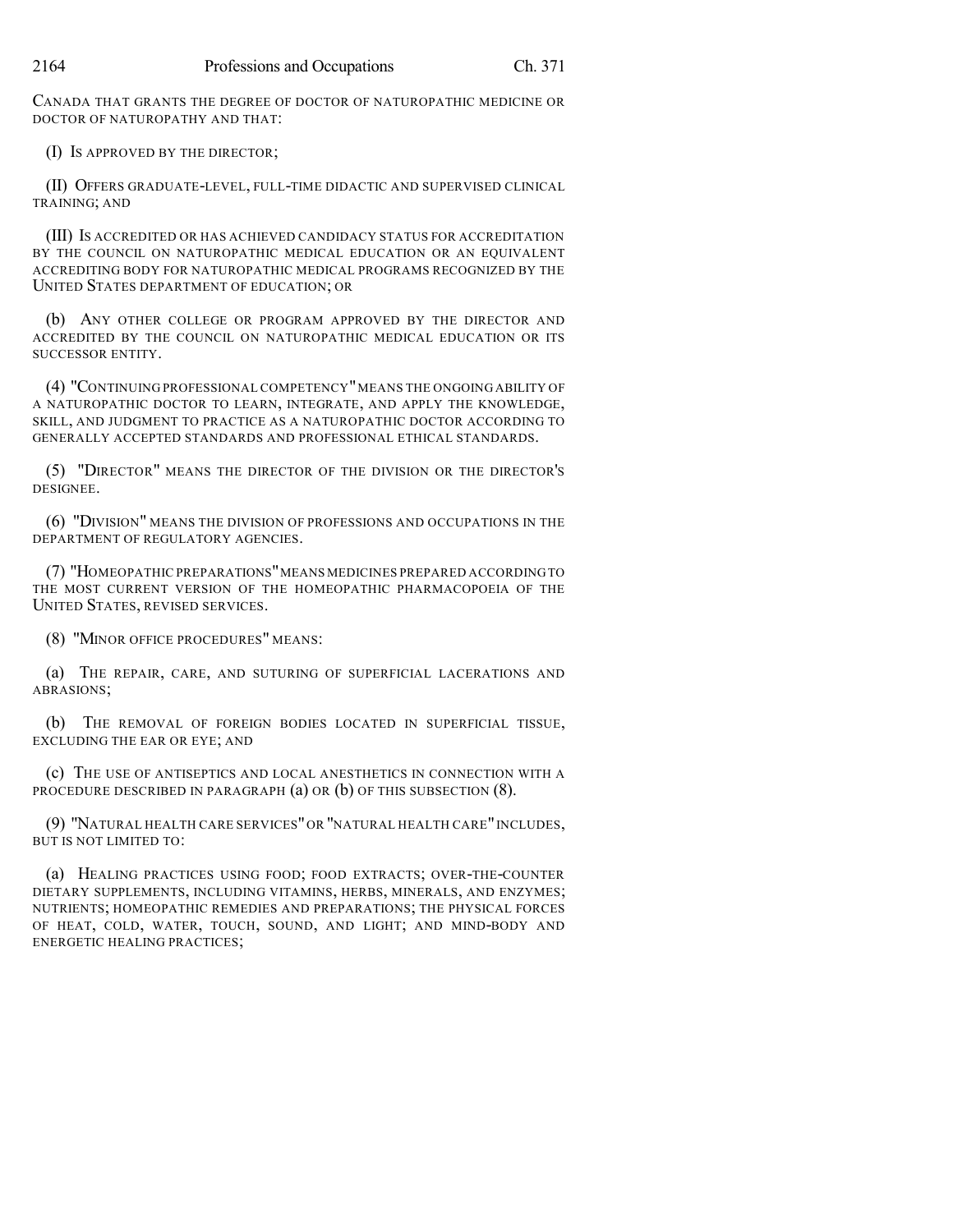(b) EDUCATION, COUNSELING, OR ADVICE REGARDING HEALING PRACTICES DESCRIBED IN PARAGRAPH (a) OF THIS SUBSECTION (9) AND THEIR EFFECTS ON THE STRUCTURE AND FUNCTIONS OF THE HUMAN BODY; AND

(c) SERVICES OR CARE AS MAY BE FURTHER DEFINED BY THE DIRECTOR BY RULE.

(10) "NATUROPATHIC DOCTOR" OR "REGISTRANT" MEANS A PERSON WHO IS REGISTERED BY THE DIRECTOR TO PRACTICE NATUROPATHIC MEDICINE PURSUANT TO THIS ARTICLE.

(11) "NATUROPATHIC FORMULARY" MEANS THE LIST OF NONPRESCRIPTION CLASSES OF MEDICINES DETERMINED BY THE DIRECTOR THAT NATUROPATHIC DOCTORS USE IN THE PRACTICE OF NATUROPATHIC MEDICINE.

(12) (a) "NATUROPATHIC MEDICINE", AS PERFORMED BY A NATUROPATHIC DOCTOR, MEANS A SYSTEM OF HEALTH CARE FOR THE PREVENTION, DIAGNOSIS, EVALUATION, AND TREATMENT OF INJURIES, DISEASES AND CONDITIONS OF THE HUMAN BODY THROUGH THE USE OF EDUCATION, NUTRITION, NATUROPATHIC PREPARATIONS, NATURAL MEDICINES AND OTHER THERAPIES, AND OTHER MODALITIES THAT ARE DESIGNED TO SUPPORT OR SUPPLEMENT THE HUMAN BODY'S OWN NATURAL SELF-HEALING PROCESSES.

(b) "NATUROPATHIC MEDICINE" INCLUDES NATUROPATHIC PHYSICAL MEDICINE, WHICH CONSISTS OF NATUROPATHIC MANUAL THERAPY, THE THERAPEUTIC USE OF THE PHYSICAL AGENTS OF AIR, WATER, HEAT, COLD, SOUND, LIGHT, TOUCH, AND ELECTROMAGNETIC NONIONIZING RADIATION, AND THE PHYSICAL MODALITIES OF ELECTROTHERAPY, DIATHERMY, ULTRAVIOLET LIGHT, ULTRASOUND, HYDROTHERAPY, AND EXERCISE.

**12-37.3-103. Naturopathic medicine advisory committee - creation membership - duties.** (1)(a) THE NATUROPATHIC MEDICINE ADVISORY COMMITTEE IS HEREBY CREATED IN THE DEPARTMENT OF REGULATORY AGENCIES AS THE ENTITY RESPONSIBLE FOR ADVISING THE DIRECTOR IN THE REGULATION OF THE PRACTICE OF NATUROPATHIC MEDICINE BY NATUROPATHIC DOCTORS AND THE IMPLEMENTATION OF THIS ARTICLE.

(b)(I) THE ADVISORY COMMITTEE CONSISTS OF NINE MEMBERS APPOINTED BY THE DIRECTOR AS FOLLOWS:

(A) THREE MEMBERS WHO ARE NATUROPATHIC DOCTORS;

(B) THREE MEMBERS WHO ARE DOCTORS OF MEDICINE OR OSTEOPATHY LICENSED PURSUANT TO ARTICLE 36 OF THIS TITLE:

(C) ONE MEMBER WHO IS A PHARMACIST LICENSED PURSUANT TO ARTICLE 42.5 OF THIS TITLE; AND

(D) TWO MEMBERS FROM THE PUBLIC AT LARGE. THE DIRECTOR SHALL MAKE REASONABLE EFFORTS TO APPOINT PUBLIC MEMBERS WHO ARE OR HAVE BEEN CONSUMERS OF NATUROPATHIC MEDICINE.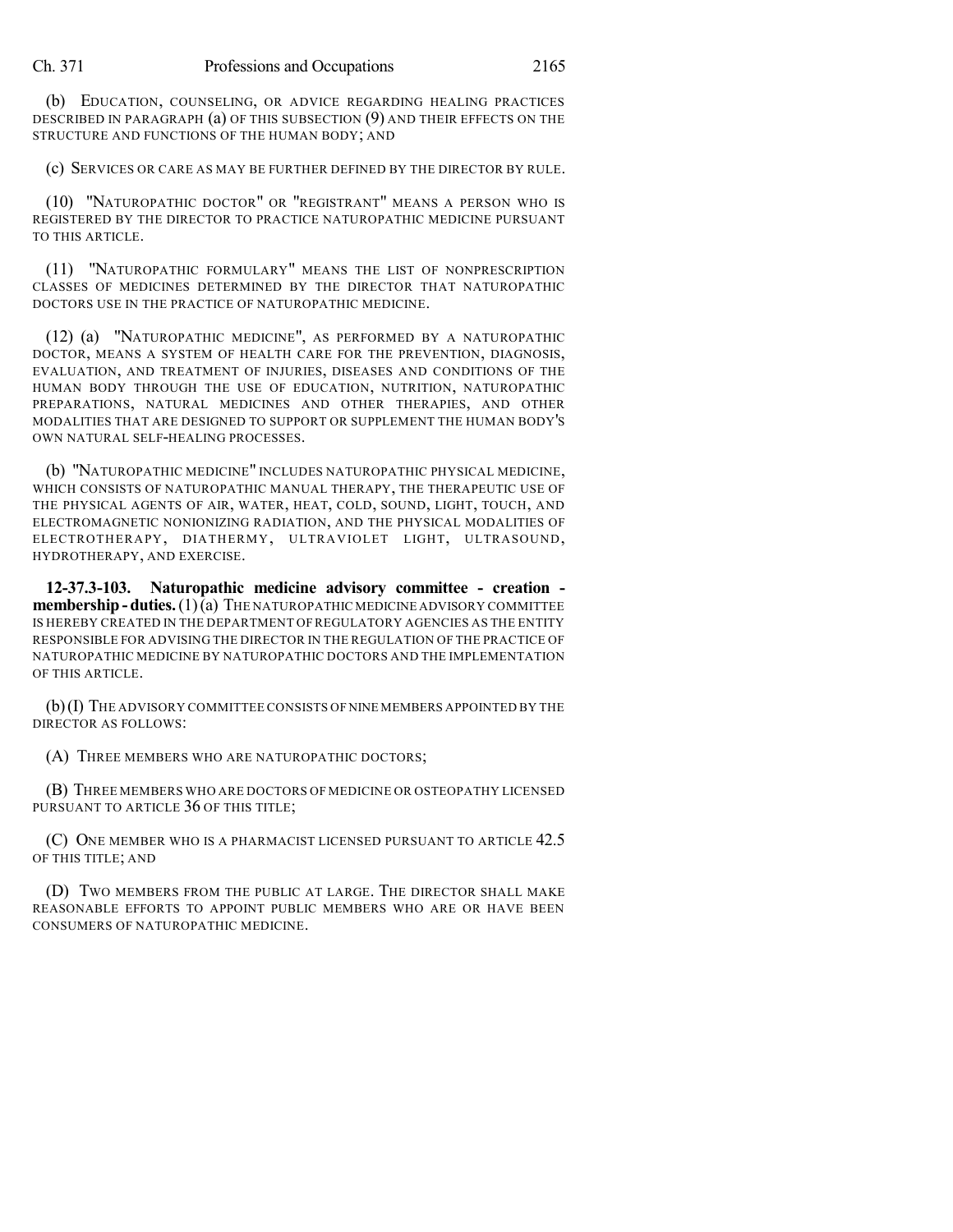(II) THE DIRECTOR SHALL APPOINT MEMBERS TO THE ADVISORY COMMITTEE NO LATER THAN JANUARY 1, 2014.

(c) (I) EACH MEMBER OF THE ADVISORY COMMITTEE HOLDS OFFICE UNTIL THE EXPIRATION OF THE MEMBER'S APPOINTED TERM OR UNTIL A SUCCESSOR IS DULY APPOINTED. EXCEPT AS SPECIFIED IN SUBPARAGRAPH (II) OF THIS PARAGRAPH (c), THE TERM OF OFFICE OF EACH MEMBER IS FOUR YEARS, AND AN ADVISORY COMMITTEE MEMBER SHALL NOT SERVE MORE THAN TWO CONSECUTIVE FOUR-YEAR TERMS. THE DIRECTOR SHALL FILL A VACANCY OCCURRING ON THE ADVISORY COMMITTEE, OTHER THAN BY EXPIRATION OF A TERM, BY APPOINTMENT FOR THE UNEXPIRED TERM OF THE MEMBER.

(II) TO ENSURE STAGGERED TERMS OF OFFICE,THE INITIAL TERM OF OFFICE OF ONE OF THE NATUROPATHIC DOCTOR MEMBERS, THE PHARMACIST MEMBER, AND ONE OF THE MEMBERS REPRESENTING THE PUBLIC IS TWO YEARS. THESE MEMBERS ARE ELIGIBLE TO SERVE ONE ADDITIONAL FOUR-YEAR TERM OF OFFICE. ON AND AFTER THE EXPIRATION OF THESE MEMBERS' TERMS, THE TERM OF OFFICE OF PERSONS APPOINTED TO THESE POSITIONS ON THE ADVISORY COMMITTEE IS AS DESCRIBED IN SUBPARAGRAPH  $(I)$  OF THIS PARAGRAPH  $(c)$ , COMMENCING ON JANUARY 1 OF THE APPLICABLE YEAR.

(d) THE DIRECTOR MAY REMOVE ANY ADVISORY COMMITTEE MEMBER FOR MISCONDUCT, INCOMPETENCE, OR NEGLECT OF DUTY.

(2) THE ADVISORY COMMITTEE SHALL ADVISE THE DIRECTOR IN THE ADMINISTRATION AND ENFORCEMENT OF THIS ARTICLE AND RULES ADOPTED UNDER THIS ARTICLE.

(3) MEMBERS OF THE ADVISORY COMMITTEE SHALL NOT RECEIVE COMPENSATION FOR THEIR SERVICES BUT ARE ENTITLED TO REIMBURSEMENT FOR ACTUAL AND NECESSARY EXPENSES THEY INCUR IN PERFORMING THEIR DUTIES.

**12-37.3-104. Director powers and duties.** (1) IN ADDITION TO ANY OTHER POWERS AND DUTIES GRANTED OR IMPOSED ON THE DIRECTOR UNDER THIS ARTICLE, THE DIRECTOR SHALL:

(a) ADOPT RULES NECESSARY TO ADMINISTER THIS ARTICLE;

(b) ESTABLISH THE FORM AND MANNER IN WHICH APPLICANTS ARE TO APPLY FOR A NEW REGISTRATION OR TO RENEW A REGISTRATION;

(c) RECEIVE, REVIEW, AND APPROVE OR DENY APPLICATIONS FOR REGISTRATIONS AND ISSUE AND RENEW REGISTRATIONS UNDER THIS ARTICLE;

(d) ESTABLISH FEES FOR REGISTRATION APPLICATIONS AND RENEWAL APPLICATIONS IN THE MANNER AUTHORIZED BY SECTION 24-34-105, C.R.S.;

(e) CONDUCT INVESTIGATIONS, HOLD HEARINGS, TAKE EVIDENCE, AND PURSUE DISCIPLINARY ACTIONS PURSUANT TO SECTION 12-37.3-112 WITH RESPECT TO COMPLAINTS AGAINST NATUROPATHIC DOCTORS WHEN THE DIRECTOR HAS REASONABLE CAUSE TO BELIEVE THAT A NATUROPATHIC DOCTOR IS VIOLATING THIS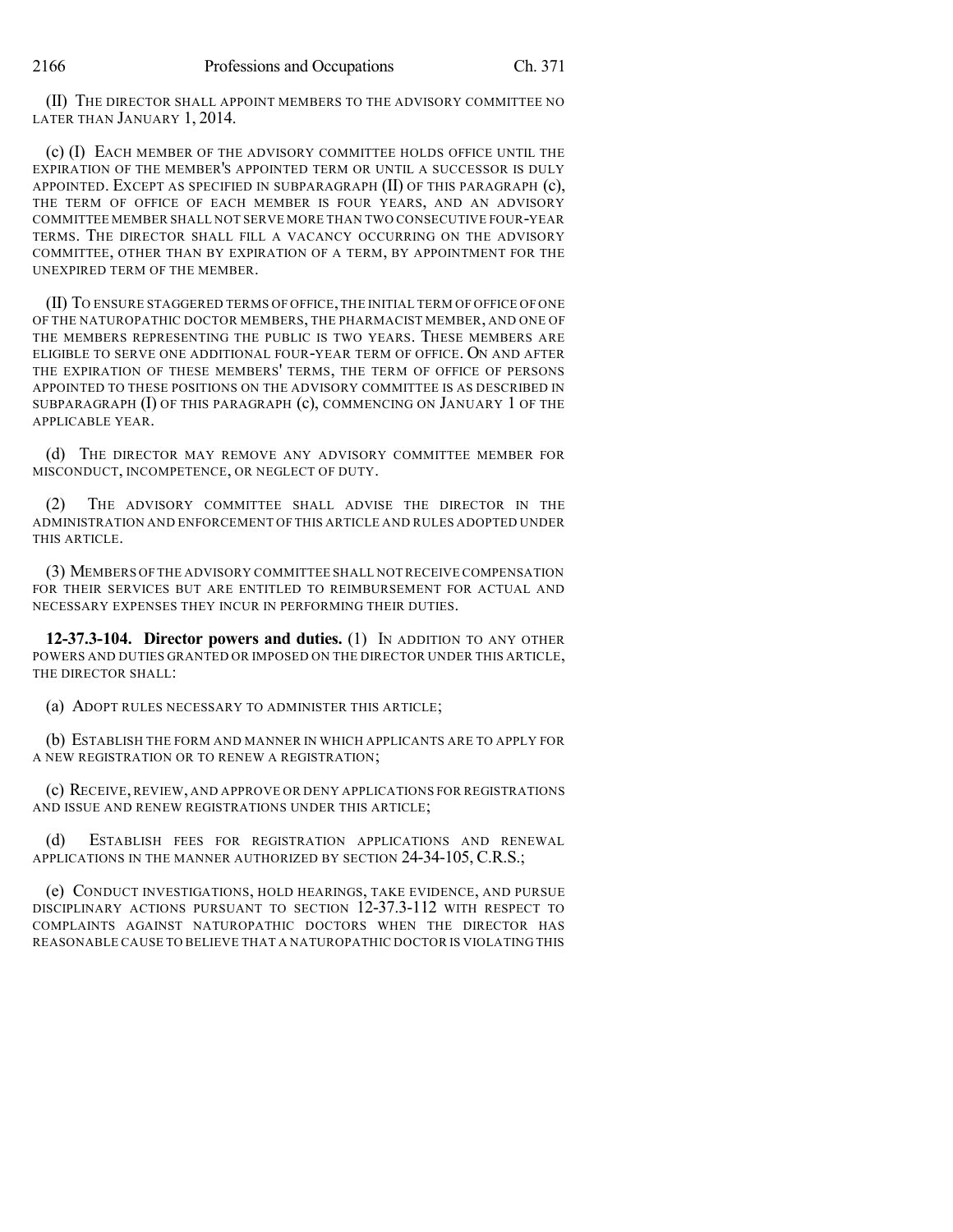ARTICLE OR RULES ADOPTED PURSUANT TO THIS ARTICLE, AND TO SUBPOENA WITNESSES, ADMINISTER OATHS, AND COMPEL THE TESTIMONY OF WITNESSES AND THE PRODUCTION OF BOOKS, PAPERS, AND RECORDS RELEVANT TO THOSE INVESTIGATIONS OR HEARINGS.ANY SUBPOENA ISSUED PURSUANT TO THIS ARTICLE IS ENFORCEABLE BY THE DISTRICT COURT.

(f) PERFORM OTHER FUNCTIONS AND DUTIES NECESSARY TO ADMINISTER THIS ARTICLE.

**12-37.3-105. Practice of naturopathic medicine by naturopathic doctors exclusions - protected activities - rules.** (1) THE PRACTICE OF NATUROPATHIC MEDICINE BY A NATUROPATHIC DOCTOR INCLUDES THE FOLLOWING:

(a) THE PREVENTION AND TREATMENT OF HUMAN INJURY, DISEASE, OR CONDITIONS THROUGH EDUCATION OR DIETARY OR NUTRITIONAL ADVICE, AND THE PROMOTION OF HEALTHY WAYS OF LIVING;

(b) THE USE OF PHYSICAL EXAMINATIONS AND THE ORDERING OF CLINICAL, LABORATORY, AND RADIOLOGICAL DIAGNOSTIC PROCEDURES FROM LICENSED OR CERTIFIED HEALTH CARE FACILITIES OR LABORATORIES FOR THE PURPOSE OF DIAGNOSING AND EVALUATING INJURIES, DISEASES, AND CONDITIONS IN THE HUMAN BODY;

(c) DISPENSING,ADMINISTERING,ORDERING,AND PRESCRIBING MEDICINES LISTED IN THE NATUROPATHIC FORMULARY, INCLUDING:

(I) EPINEPHRINE TO TREAT ANAPHYLAXIS; AND

(II) BARRIER CONTRACEPTIVES, EXCLUDING INTRAUTERINE DEVICES; AND

(d) PERFORMING MINOR OFFICE PROCEDURES.

(2) A NATUROPATHIC DOCTOR SHALL NOT:

(a) PRESCRIBE, DISPENSE, ADMINISTER, OR INJECT A CONTROLLED SUBSTANCE OR DEVICE IDENTIFIED IN THE FEDERAL "CONTROLLED SUBSTANCES ACT", 21 U.S.C. SEC. 801 ET SEQ., AS AMENDED;

(b) PERFORM SURGICAL PROCEDURES, INCLUDING SURGICAL PROCEDURES USING A LASER DEVICE;

(c) USE GENERAL OR SPINAL ANESTHETICS, OTHER THAN TOPICAL ANESTHETICS;

(d) ADMINISTER IONIZING RADIOACTIVE SUBSTANCES FOR THERAPEUTIC PURPOSES;

(e) TREAT A CHILD WHO IS LESS THAN TWO YEARS OF AGE;

(f) TREAT A CHILD WHO IS TWO YEARS OF AGE OR OLDER BUT LESS THAN EIGHT YEARS OF AGE, UNLESS THE NATUROPATHIC DOCTOR: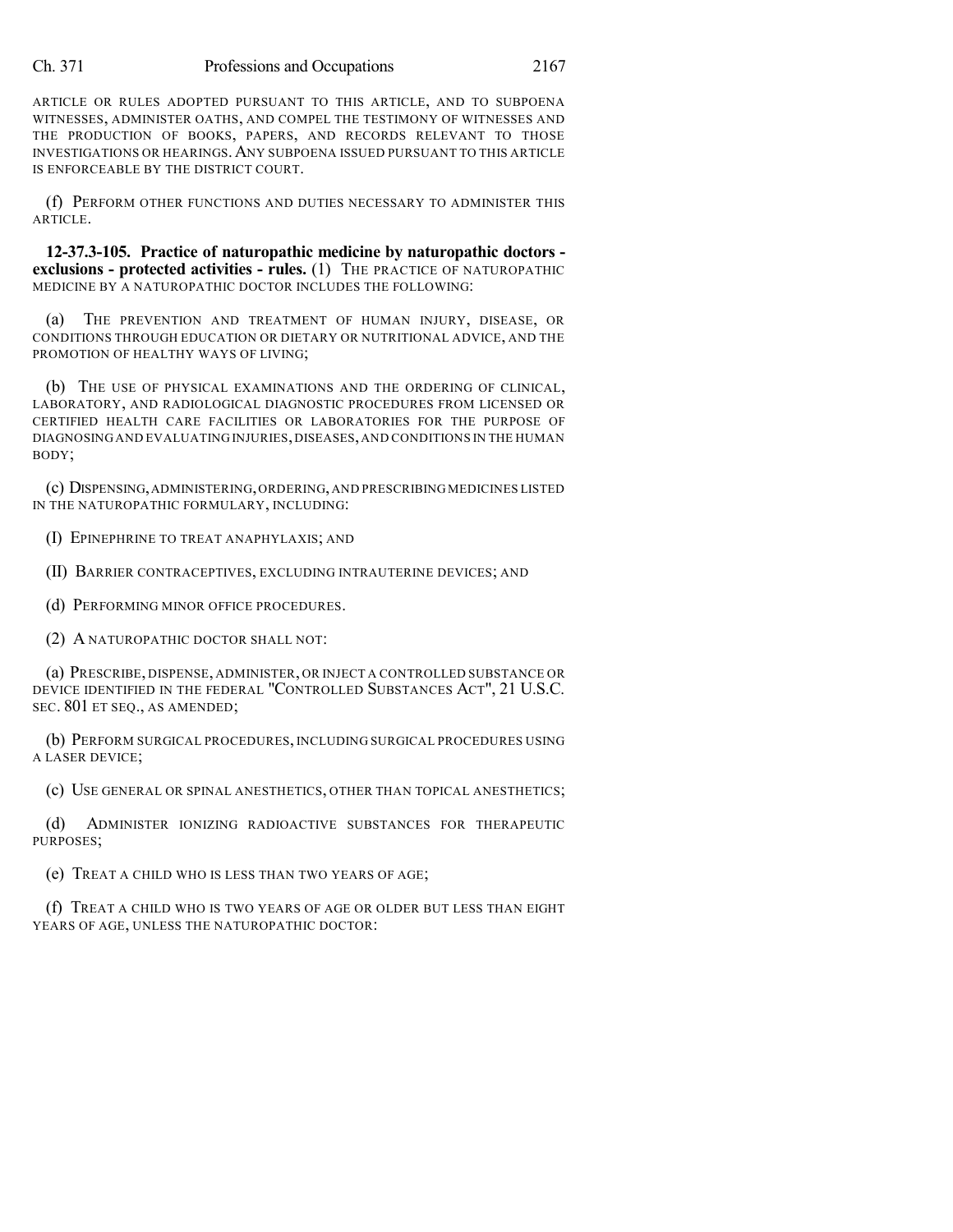(I) PROVIDES TO THE PARENT OR LEGAL GUARDIAN OF THE CHILD A COPY OF THE MOST RECENT IMMUNIZATIONS SCHEDULE RECOMMENDED BY THE ADVISORY COMMITTEE ON IMMUNIZATION PRACTICES TO THE CENTERS FOR DISEASE CONTROL AND PREVENTION IN THE FEDERAL DEPARTMENT OF HEALTH AND HUMAN SERVICES AND RECOMMENDS THAT THE PARENT OR LEGAL GUARDIAN FOLLOW THE IMMUNIZATIONS SCHEDULE;

(II) DEMONSTRATES SUCCESSFUL COMPLETION OF THREE HOURS PER YEAR OF EDUCATION OR PRACTICUM TRAINING SOLELY RELATED TO PEDIATRICS IN ACCORDANCE WITH CONTINUING PROFESSIONAL COMPETENCY REQUIREMENTS APPROVED BY THE DIRECTOR PURSUANT TO SECTION 12-37.3-108; AND

(III) REQUIRES THE CHILD'S PARENT OR LEGAL GUARDIAN TO SIGN AN INFORMED CONSENT THAT:

(A) DISCLOSES THAT THE NATUROPATHIC DOCTOR IS REGISTERED PURSUANT TO THIS ARTICLE;

(B) DISCLOSES THAT THE NATUROPATHIC DOCTOR IS NOT A PHYSICIAN LICENSED PURSUANT TO ARTICLE 36 OF THIS TITLE;

(C) RECOMMENDS THAT THE CHILD HAVE A RELATIONSHIP WITH A LICENSED PEDIATRIC HEALTH CARE PROVIDER; AND

(D) IF THE CHILD HAS A RELATIONSHIP WITH A LICENSED PEDIATRIC HEALTH CARE PROVIDER, REQUESTS PERMISSION FROM THE PARENT OR LEGAL GUARDIAN FOR THE NATUROPATHIC DOCTOR TO ATTEMPT TO DEVELOP AND MAINTAIN A COLLABORATIVE RELATIONSHIP WITH THE LICENSED PEDIATRIC HEALTH CARE PROVIDER, AS DEFINED BY DIRECTOR RULES;

(g) ENGAGE IN OR PERFORM THE PRACTICE OF MEDICINE,SURGERY,OR ANY OTHER FORM OF HEALING EXCEPT AS AUTHORIZED BY THIS ARTICLE;

(h) PRACTICE OBSTETRICS;

(i) PERFORM SPINAL ADJUSTMENT, MANIPULATION, OR MOBILIZATION, BUT THIS PARAGRAPH (i) DOES NOT PROHIBIT A NATUROPATHIC DOCTOR FROM PRACTICING NATUROPATHIC PHYSICAL MEDICINE AS DESCRIBED IN SECTION  $12-37.3-102(12)(b)$ ; OR

(j) RECOMMEND THE DISCONTINUATION OF, OR COUNSEL AGAINST, A COURSE OF CARE, INCLUDING A PRESCRIPTION DRUG THAT WAS RECOMMENDED OR PRESCRIBED BY ANOTHER HEALTH CARE PRACTITIONER LICENSED IN THIS STATE, UNLESS THE NATUROPATHIC DOCTOR CONSULTS WITH THE HEALTH CARE PRACTITIONER WHO RECOMMENDED THE COURSE OF CARE.

(3) (a) ANATUROPATHIC DOCTOR HAS THE SAME AUTHORITY AND IS SUBJECT TO THE SAME RESPONSIBILITIES AS A LICENSED PHYSICIAN UNDER PUBLIC HEALTH LAWS PERTAINING TO REPORTABLE DISEASES AND CONDITIONS, COMMUNICABLE DISEASE CONTROL AND PREVENTION,AND RECORDING OF VITAL STATISTICS AND HEALTH AND PHYSICAL EXAMINATIONS, SUBJECT TO THE LIMITATIONS OF THE SCOPE OF PRACTICE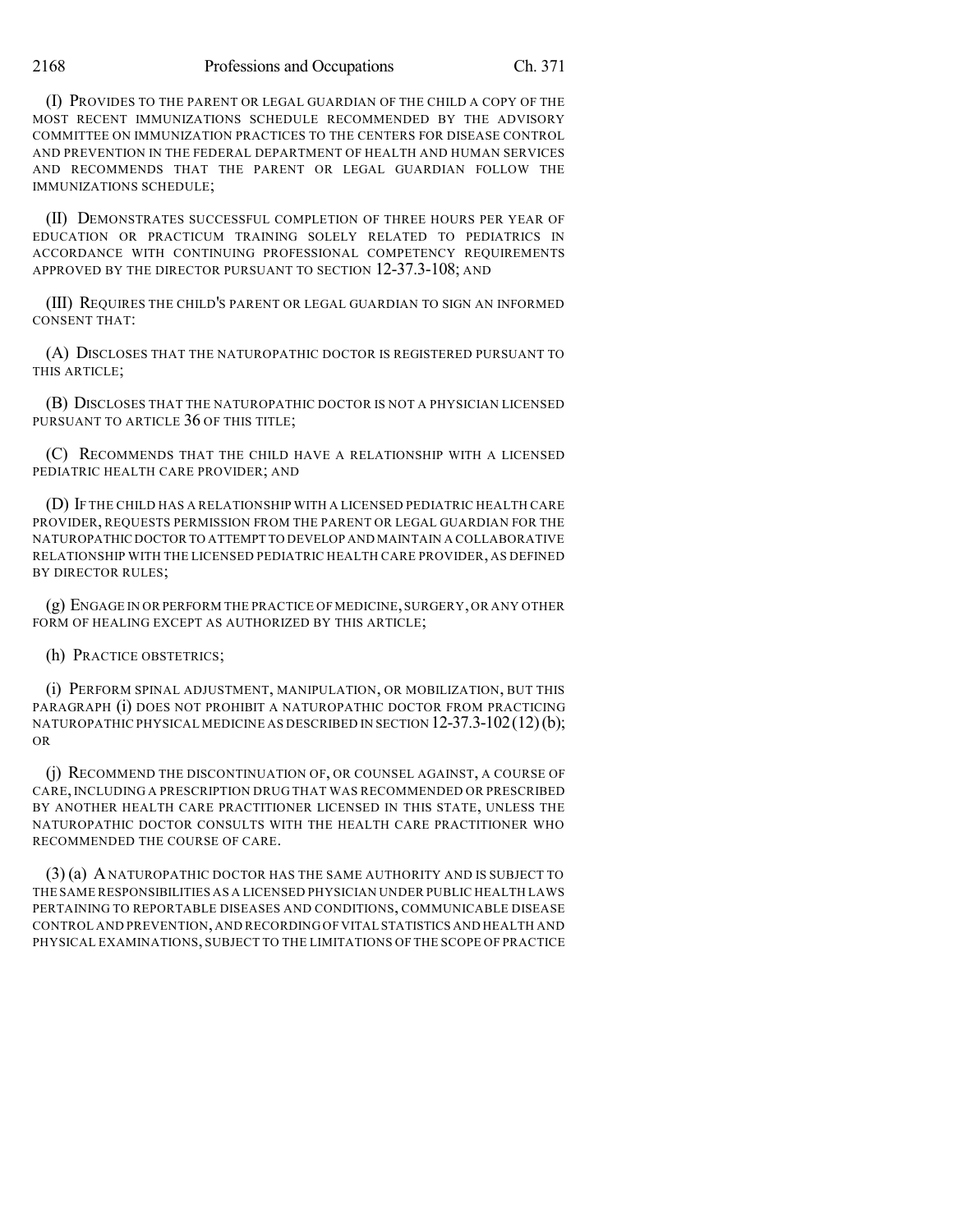OF A NATUROPATHIC DOCTOR AS SPECIFIED IN THIS ARTICLE.

(b) BEFORE CONDUCTING AN INITIAL EXAMINATION OF A PATIENT, A NATUROPATHIC DOCTOR SHALL OBTAIN THE PATIENT'S INFORMED CONSENT TO THE EXAMINATION, EVIDENCED BY A WRITTEN STATEMENT IN A FORM PRESCRIBED BY THE DIRECTOR AND SIGNED BY BOTH THE PATIENT AND THE NATUROPATHIC DOCTOR. THE STATEMENT MUST:

(I) DISCLOSE THAT THE NATUROPATHIC DOCTOR IS NOT A MEDICAL DOCTOR OR PHYSICIAN LICENSED UNDER ARTICLE 36 OF THIS TITLE:

(II) RECOMMEND THAT THE PATIENT HAVE A RELATIONSHIP WITH A LICENSED PHYSICIAN; AND

(III) INDICATE THAT THE NATUROPATHIC DOCTOR WILL ATTEMPT TO DEVELOP AND MAINTAIN A COLLABORATIVE RELATIONSHIP WITH THE PATIENT'S PHYSICIAN, IF THE PATIENT HAS A RELATIONSHIP WITH A LICENSED PHYSICIAN.

(c) A NATUROPATHIC DOCTOR SHALL COMMUNICATE AND COOPERATE WITH A PATIENT'S OTHER HEALTH CARE PROVIDERS, IF ANY, TO ENSURE THAT THE PATIENT RECEIVES COORDINATED CARE.

(d) A NATUROPATHIC DOCTOR SHALL REFER A PATIENT TO ANOTHER HEALTH CARE PROFESSIONAL IF THE PATIENT'S NEEDS ARE BEYOND THE NATUROPATHIC DOCTOR'S SCOPE OF KNOWLEDGE AND PRACTICE.

(4) THIS ARTICLE DOES NOT PREVENT OR RESTRICT THE PRACTICE, SERVICES, OR ACTIVITIES OF:

(a) A PERSON WHO IS LICENSED, CERTIFIED, OR REGISTERED TO PRACTICE A PROFESSION OR OCCUPATION PURSUANT TO THIS TITLE AND WHO ENGAGES IN ACTIVITIES THAT ARE WITHIN THE LAWFUL SCOPE OF PRACTICE FOR THE PROFESSION OR OCCUPATION FOR WHICH THE PERSON IS LICENSED, CERTIFIED, OR REGISTERED;

(b) A PERSON WHO PRACTICES NATURAL HEALTH CARE, PROVIDES NATURAL HEALTH CARE SERVICES, OR ADVISES AND EDUCATES IN THE USE OF NATURAL HEALTH CARE PRODUCTS, AS LONG AS THE PERSON DOES NOT:

(I) DIAGNOSE INJURIES OR DISEASES;

(II) PRESCRIBE MEDICINES AS AUTHORIZED FOR REGISTRANTS PURSUANT TO PARAGRAPH (c) OF SUBSECTION (1) OF THIS SECTION OR A PRESCRIPTION DRUG OR CONTROLLED SUBSTANCE OR DEVICE IDENTIFIED IN THE FEDERAL "CONTROLLED SUBSTANCES ACT", 21 U.S.C. SEC. 801 ET SEQ., AS AMENDED; OR

(III) PERFORM MINOR OFFICE PROCEDURES AS AUTHORIZED FOR REGISTRANTS PURSUANT TO PARAGRAPH  $(d)$  OF SUBSECTION  $(1)$  OF THIS SECTION;

(c) A PERSON WHO SELLS VITAMINS, HEALTH FOODS, DIETARY SUPPLEMENTS, HERBS, OR OTHER NATURAL PRODUCTS,IF NOT OTHERWISE PROHIBITED BY STATE OR FEDERAL LAW, AND WHO SELLS OR PROVIDES INFORMATION ABOUT THE PRODUCTS;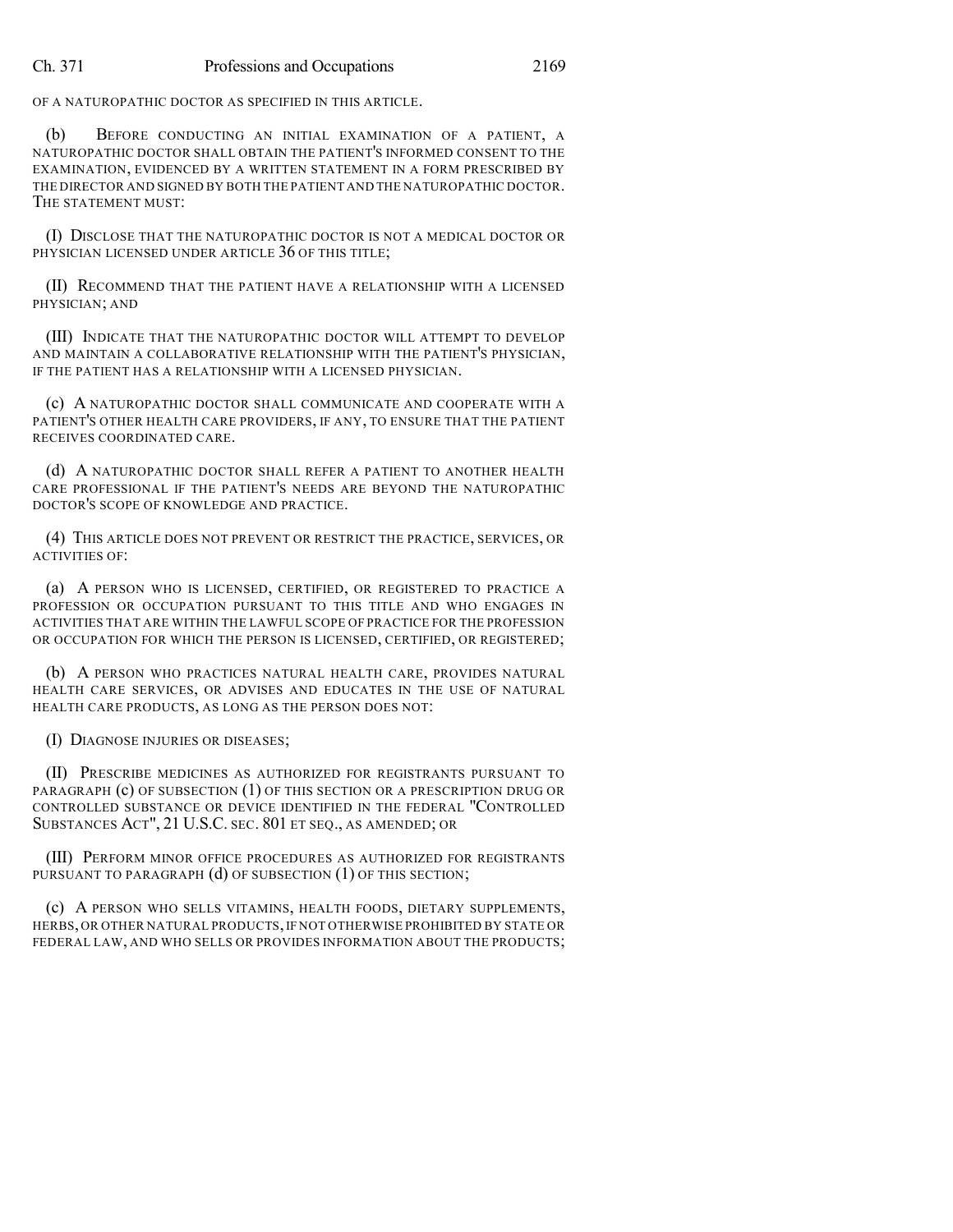(d) A PERSON WHO PROVIDES TRUTHFUL AND NONMISLEADING INFORMATION REGARDING NATURAL HEALTH CARE PRODUCTS OR SERVICES;

(e) A PERSON EMPLOYED BY THE FEDERAL GOVERNMENT WHO PRACTICES NATUROPATHIC MEDICINE WHILE THE PERSON IS ENGAGED IN THE PERFORMANCE OF HIS OR HER DUTIES;

(f) A PERSON WHO IS LICENSED OR OTHERWISE AUTHORIZED TO PRACTICE AS A NATUROPATHIC DOCTOR IN ANOTHER STATE OR DISTRICT IN THE UNITED STATES WHO IS CONSULTING WITH A NATUROPATHIC DOCTOR IN THIS STATE AS LONG AS THE CONSULTATION IS LIMITED TO EXAMINATION, RECOMMENDATION, OR TESTIMONY IN LITIGATION;

(g) A STUDENT ENROLLED IN AN APPROVED NATUROPATHIC MEDICAL COLLEGE WHO PRACTICES NATUROPATHIC MEDICINE IF THE PERFORMANCE OF SERVICES IS PURSUANT TO A COURSE OF INSTRUCTION OR ASSIGNMENTS FROM AND UNDER THE SUPERVISION OF AN INSTRUCTOR WHO IS A NATUROPATHIC DOCTOR OR A LICENSED PROFESSIONAL IN THE FIELD IN WHICH HE OR SHE IS PROVIDING INSTRUCTION;

(h) APERSON WHO ADMINISTERS A DOMESTIC OR FAMILY REMEDY TO ONESELF OR A MEMBER OF HIS OR HER IMMEDIATE FAMILY BASED ON RELIGIOUS OR HEALTH BELIEFS; OR

(i) A PERSON WHO RENDERS AID IN AN EMERGENCY WHEN NO FEE OR OTHER CONSIDERATION OF VALUE FOR THE SERVICES ISCHARGED,RECEIVED,EXPECTED,OR CONTEMPLATED.

(5) EXCEPT AS PROVIDED IN SUBSECTION (4) OF THIS SECTION, A PERSON WHO IS NOT REGISTERED UNDER THIS ARTICLE SHALL NOT:

(a) DIAGNOSE INJURY,DISEASE,AILMENT,INFIRMITY,DEFORMITY,PAIN,OR OTHER CONDITION OF THE HUMAN BODY;

(b) DISPENSE,ADMINISTER,ORDER,OR PRESCRIBE MEDICINES AS AUTHORIZED FOR REGISTRANTS PURSUANT TO PARAGRAPH  $(c)$  OF SUBSECTION  $(1)$  OF THIS SECTION; OR

(c) USE THE TITLE "NATUROPATHIC DOCTOR", OR "DOCTOR OF NATUROPATHY" OR THE ABBREVIATION "N.D."

(6) MANY THERAPIES USED BY NATUROPATHIC DOCTORS, SUCH AS THE USE OF NUTRITIONAL SUPPLEMENTS, HERBS, FOODS, HOMEOPATHIC PREPARATIONS, AND PHYSICAL FORCES SUCH AS HEAT, COLD, WATER, TOUCH, AND LIGHT, ARE NOT THE EXCLUSIVE PRIVILEGE OF NATUROPATHIC DOCTORS, AND THIS ARTICLE DOES NOT PROHIBIT THE USE OR PRACTICE OF THOSE THERAPIES BY A PERSON WHO IS NOT REGISTERED UNDER THIS ARTICLE TO PRACTICE NATUROPATHIC MEDICINE.

**12-37.3-106. Registration required - qualifications - examination registration by endorsement - rules.** (1) EFFECTIVE JUNE 1, 2014, A PERSON SHALL NOT PRACTICE AS A NATUROPATHIC DOCTOR IN THIS STATE WITHOUT A REGISTRATION.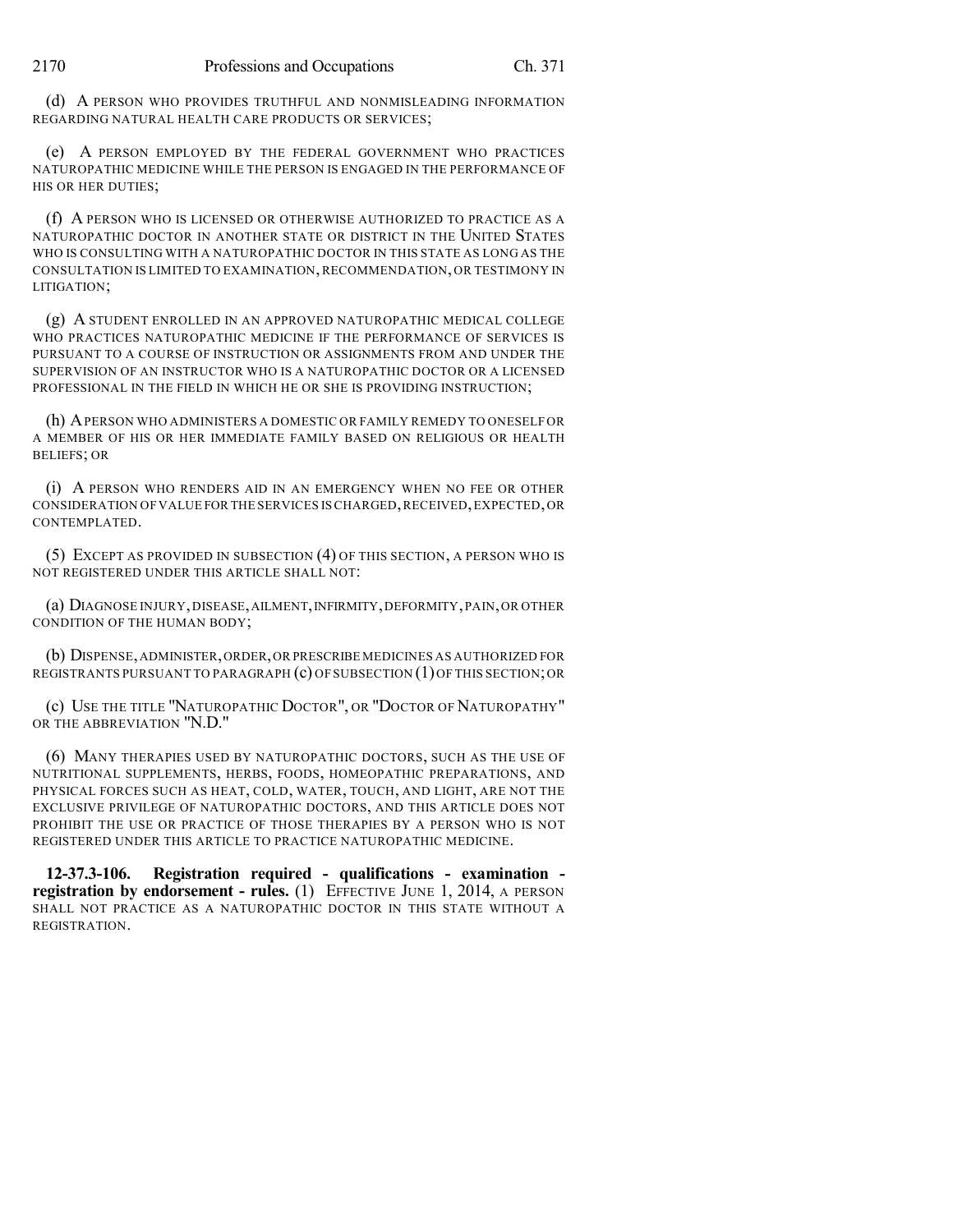(2) AN APPLICANT FOR A REGISTRATION TO PRACTICE AS A NATUROPATHIC DOCTOR IN THIS STATE SHALL SUBMIT AN APPLICATION TO THE DIRECTOR IN A FORM AND MANNER DETERMINED BY THE DIRECTOR BY RULE, ACCOMPANIED BY THE FEE REQUIRED PURSUANT TO SECTION 12-37.3-104 (1) (d). THE DIRECTOR SHALL ISSUE A REGISTRATION TO PRACTICE AS A NATUROPATHIC DOCTOR TO AN APPLICANT UPON RECEIPT OF SATISFACTORY PROOF THAT THE APPLICANT:

(a) IS AT LEAST TWENTY-ONE YEARS OF AGE AND OF GOOD MORAL CHARACTER;

(b) HAS OBTAINED A BACCALAUREATE DEGREE FROM AN ACCREDITED EDUCATIONAL INSTITUTION OR DOCUMENTED EXPERIENCE THAT PROVIDES THE SAME KIND, AMOUNT, AND LEVEL OF KNOWLEDGE AS A BACCALAUREATE DEGREE, AS DETERMINED BY THE DIRECTOR;

(c) HAS GRADUATED FROM AND HOLDS A DOCTOR OF NATUROPATHIC MEDICINE OR DOCTOR OF NATUROPATHY DEGREE FROM AN APPROVED NATUROPATHIC MEDICAL COLLEGE;

(d) HAS SUCCESSFULLY PASSED EITHER A DIRECTOR-APPROVED EXAMINATION OR A COMPREHENSIVE COMPETENCY-BASED NATIONAL NATUROPATHIC LICENSING EXAMINATION ADMINISTERED BY THE NORTH AMERICAN BOARD OF NATUROPATHIC EXAMINERS OR A NATIONALLY RECOGNIZED, DIRECTOR-APPROVED SUCCESSOR ENTITY, AS DETERMINED BY THE DIRECTOR BY RULE; AND

(e) HAS NOT HAD A LICENSE OR OTHER AUTHORIZATION TO PRACTICE AS A NATUROPATHIC DOCTOR OR OTHER HEALTH CARE LICENSE, REGISTRATION, OR CERTIFICATION DENIED, REVOKED, OR SUSPENDED BY COLORADO OR ANY OTHER JURISDICTION FOR REASONS THAT RELATE TO THE APPLICANT'S ABILITY TO SKILLFULLY AND SAFELY PRACTICE NATUROPATHIC MEDICINE, UNLESS THE LICENSE, REGISTRATION,OR CERTIFICATION IS REINSTATED TO GOOD STANDING BY COLORADO OR ANOTHER JURISDICTION.

(3) THE DIRECTOR MAY ISSUE A REGISTRATION BY ENDORSEMENT TO ENGAGE IN THE PRACTICE OF NATUROPATHIC MEDICINE TO AN APPLICANT WHO HAS A LICENSE, CERTIFICATION, OR REGISTRATION IN GOOD STANDING AS A NATUROPATHIC DOCTOR UNDER THE LAWS OF ANOTHER JURISDICTION IF THE APPLICANT PRESENTS SATISFACTORY PROOF TO THE DIRECTOR THAT, AT THE TIME OF APPLICATION FOR A COLORADO REGISTRATION BY ENDORSEMENT, THE APPLICANT POSSESSES CREDENTIALS AND QUALIFICATIONS THAT ARE SUBSTANTIALLY EQUIVALENT TO THE REQUIREMENTS OF THIS SECTION. THE DIRECTOR MAY ADOPT RULES CONCERNING THE NECESSARY APPLICANT CREDENTIALS AND QUALIFICATIONS.

(4) THE DIRECTOR MAY DETERMINE, BY RULE, THE QUALIFICATIONS FOR REGISTRATION UNDER THIS ARTICLE FOR A PERSON WHO SATISFIES THE REQUIREMENTS OF PARAGRAPHS (a), (b), AND (e) OF SUBSECTION (2) OF THIS SECTION BUT DOES NOT SATISFY THE REQUIREMENTS FOR REGISTRATION UNDER PARAGRAPH (c) OR (d) OF SUBSECTION (2) OF THIS SECTION AND WHO IS NOT LICENSED, CERTIFIED, OR REGISTERED TO PRACTICE A PROFESSION OR OCCUPATION UNDER THIS TITLE OR THE LAWS OF ANY OTHER JURISDICTION IN THE UNITED STATES. THE DIRECTOR'S RULES MAY REQUIRE QUALIFICATIONS THE DIRECTOR DEEMS APPROPRIATE AND MAY INCLUDE DOCUMENTED EVIDENCE THAT THE PERSON: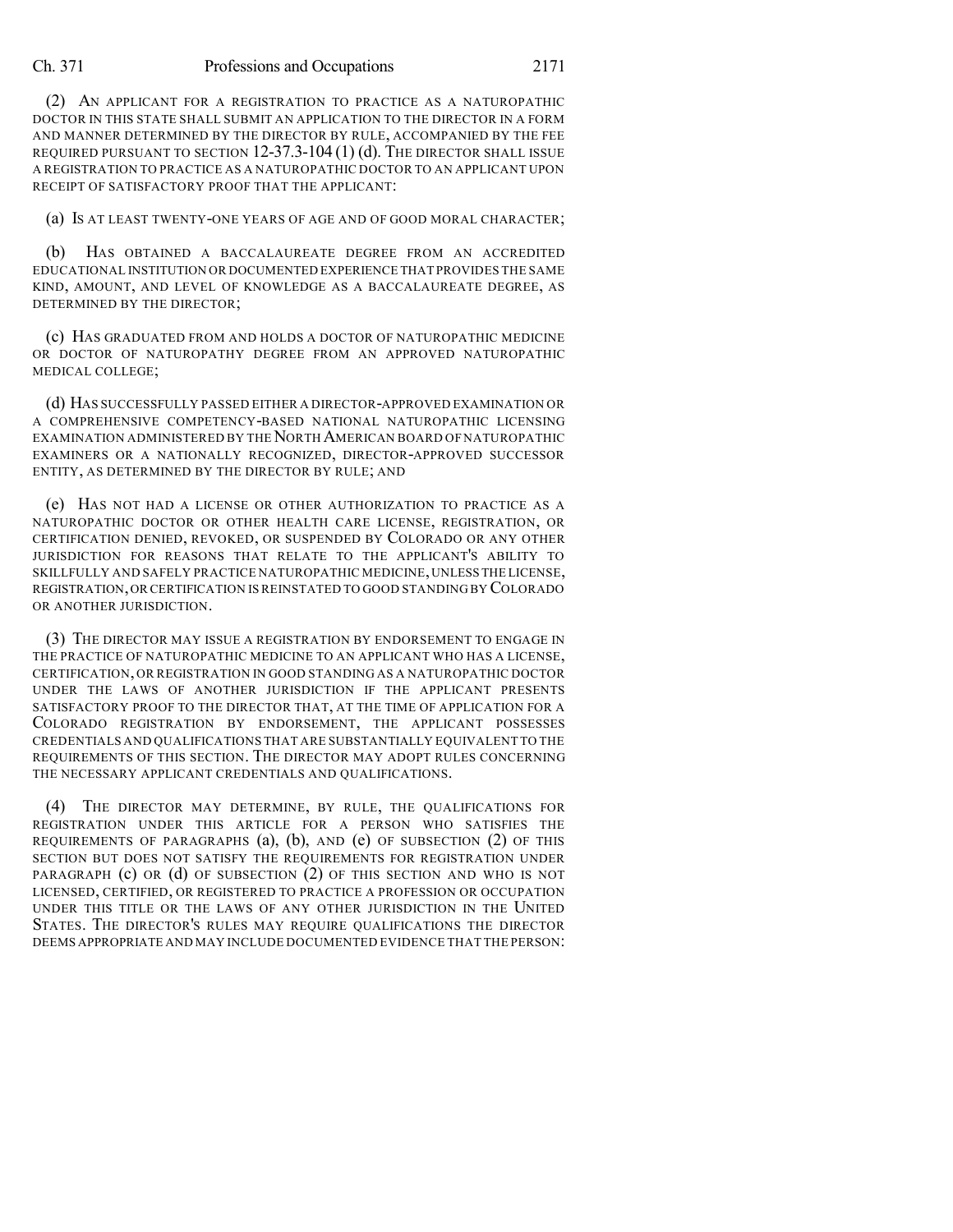(a) HAS COMPLETED A POST-GRADUATE LEVEL DIDACTIC AND SUPERVISED CLINICAL EDUCATIONAL PROGRAM FROM AN ACCREDITED EDUCATIONAL INSTITUTION, WHICH PROGRAM IS SUBSTANTIALLY EQUIVALENT TO THE EDUCATION REQUIREMENTS SET FORTH IN PARAGRAPH (c) OF SUBSECTION (2) OF THIS SECTION, AS DETERMINED BY THE DIRECTOR BY RULE;

(b) HAS PASSED A NATIONAL EXAMINATION IN NATUROPATHIC MEDICINE THAT IS SUBSTANTIALLY EQUIVALENT TO THE EXAMINATION REQUIRED IN PARAGRAPH (d) OF SUBSECTION (2) OF THIS SECTION, AS DETERMINED BY THE DIRECTOR BY RULE; AND

(c) HAS AT LEAST TEN YEARS OF RELATED PROFESSIONAL EXPERIENCE.

**12-37.3-107. Registration renewal or reinstatement - fees.** ANATUROPATHIC DOCTOR SHALL RENEW OR REINSTATE HIS OR HER REGISTRATION PURSUANT TO A SCHEDULE ESTABLISHED BY THE DIRECTOR, AND THE DIRECTOR SHALL RENEW OR REINSTATE A REGISTRATION IN ACCORDANCE WITH SECTION 24-34-102 (8), C.R.S. THE DIRECTOR MAY ESTABLISH RENEWAL FEES AND DELINQUENCY FEES FOR REINSTATEMENT PURSUANT TO SECTION 24-34-105, C.R.S., AND SHALL INCREASE RENEWAL FEES CONSISTENT WITH SECTION 24-34-109 (4), C.R.S., TO FUND THE DIVISION'S COSTS IN ADMINISTERING THIS ARTICLE. IF A PERSON FAILS TO RENEW HIS OR HER REGISTRATION PURSUANT TO THE SCHEDULE ESTABLISHED BY THE DIRECTOR, THE REGISTRATION EXPIRES.APERSON WHOSE REGISTRATION EXPIRES IS SUBJECT TO THE PENALTIES PROVIDED IN THIS ARTICLE OR SECTION 24-34-102 (8), C.R.S. THE DIRECTOR SHALL TRANSMIT FEES COLLECTED PURSUANT TO THIS SECTION OR SECTION 12-37.3-106 TO THE STATE TREASURER FOR DEPOSIT IN THE DIVISION OF PROFESSIONS AND OCCUPATIONS CASH FUND PURSUANT TO SECTION 24-34-105, C.R.S.

**12-37.3-108. Continuing professional competency - rules.** (1) (a) A NATUROPATHIC DOCTOR SHALL MAINTAIN CONTINUING PROFESSIONAL COMPETENCY TO PRACTICE NATUROPATHIC MEDICINE.

(b) THE DIRECTOR SHALL ADOPT RULES ESTABLISHING A CONTINUING PROFESSIONAL COMPETENCY PROGRAM THAT INCLUDES, AT A MINIMUM, THE FOLLOWING ELEMENTS:

(I) A SELF-ASSESSMENT OF THE KNOWLEDGE AND SKILLS OF A NATUROPATHIC DOCTOR SEEKING TO RENEW OR REINSTATE A REGISTRATION;

(II) DEVELOPMENT, EXECUTION, AND DOCUMENTATION OF A LEARNING PLAN BASED ON THE ASSESSMENT; AND

(III) PERIODIC DEMONSTRATION OF KNOWLEDGE AND SKILLS THROUGH DOCUMENTATION OF ACTIVITIES NECESSARY TO ENSURE CONTINUING COMPETENCY IN THE PROFESSION;EXCEPT THAT A NATUROPATHIC DOCTOR NEED NOT RETAKE ANY EXAMINATION REQUIRED BY SECTION  $12-37.3-106(2)(d)$  for initial registration.

(c) THE DIRECTOR SHALL ESTABLISH THAT A NATUROPATHIC DOCTOR SATISFIES THE CONTINUING COMPETENCY REQUIREMENTS OF THIS SECTION IF THE NATUROPATHIC DOCTOR MEETS THE CONTINUING PROFESSIONAL COMPETENCY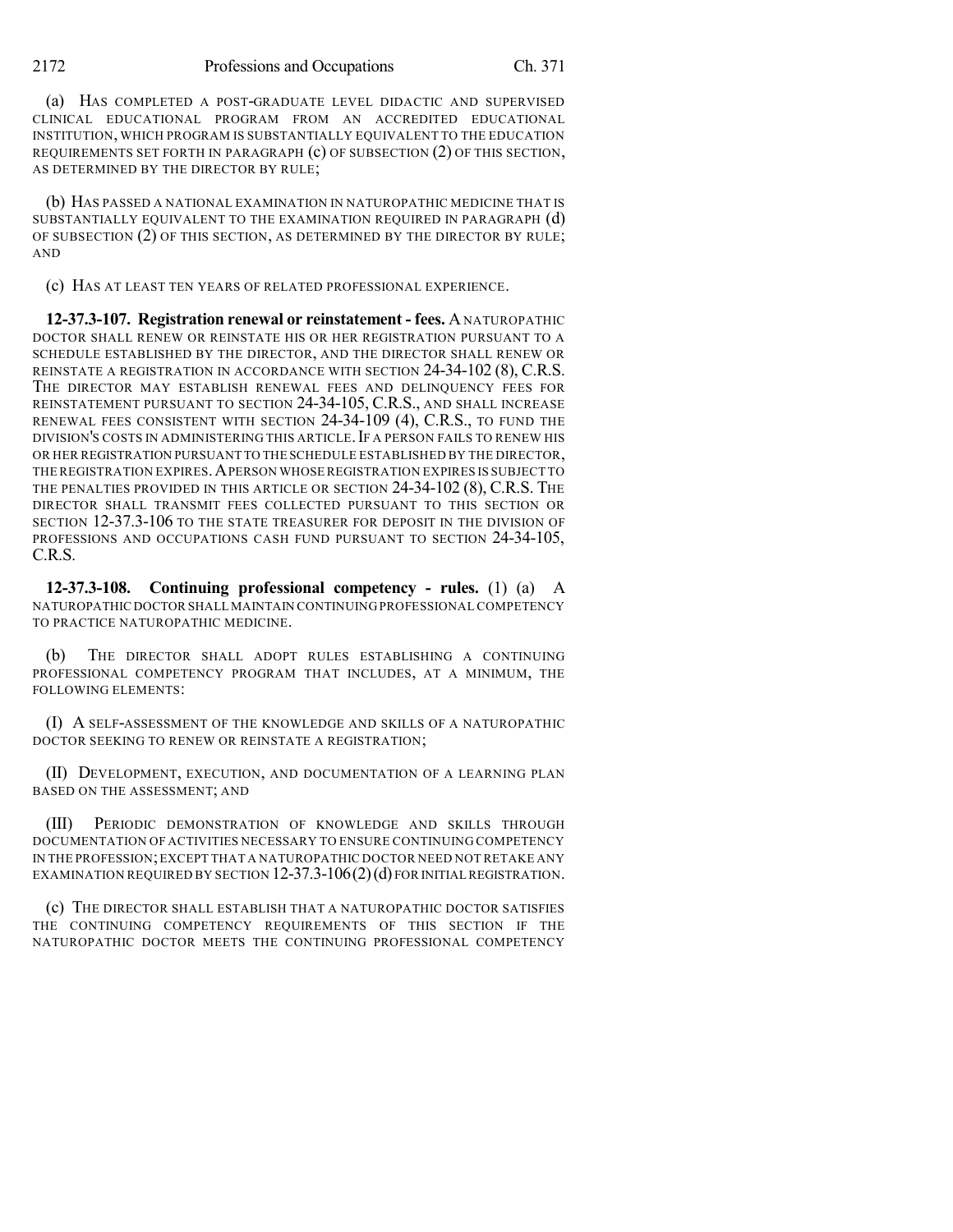REQUIREMENTS OF ONE OF THE FOLLOWING ENTITIES:

(I) ASTATE DEPARTMENT, INCLUDING CONTINUING PROFESSIONAL COMPETENCY REQUIREMENTS IMPOSED THROUGH A CONTRACTUAL ARRANGEMENT WITH A PROVIDER;

(II) AN ACCREDITING BODY RECOGNIZED BY THE DIRECTOR; OR

(III) AN ENTITY APPROVED BY THE DIRECTOR.

(d) (I) AFTER THE PROGRAM IS ESTABLISHED, A NATUROPATHIC DOCTOR SHALL SATISFY THE REQUIREMENTS OF THE PROGRAM IN ORDER TO RENEW OR REINSTATE A REGISTRATION TO PRACTICE NATUROPATHIC MEDICINE.

(II) THE REQUIREMENTS OF THIS SECTION APPLY TO INDIVIDUAL NATUROPATHIC DOCTORS, AND NOTHING IN THIS SECTION REQUIRES A PERSON WHO EMPLOYS OR CONTRACTS WITH A NATUROPATHIC DOCTOR TO COMPLY WITH THE REQUIREMENTS OF THIS SECTION.

(2) RECORDS OF ASSESSMENTS OR OTHER DOCUMENTATION DEVELOPED OR SUBMITTED IN CONNECTION WITH THE CONTINUING PROFESSIONAL COMPETENCY PROGRAM ARE CONFIDENTIAL AND NOT SUBJECT TO INSPECTION BY THE PUBLIC OR DISCOVERY IN CONNECTION WITH A CIVIL ACTION AGAINST A NATUROPATHIC DOCTOR.NEITHER THE DIRECTOR NOR ANY OTHER PERSON SHALL USE THE RECORDS OR DOCUMENTS UNLESS USED BY THE DIRECTOR TO DETERMINE WHETHER A NATUROPATHIC DOCTOR IS MAINTAINING CONTINUING PROFESSIONAL COMPETENCY TO ENGAGE IN THE PROFESSION.

**12-37.3-109. Compliancewithtransparencyrequirements.**ANATUROPATHIC DOCTOR SHALL COMPLY WITH SECTION 24-34-110, C.R.S., REGARDING THE DISCLOSURE OF INFORMATION TO THE DIRECTOR.

**12-37.3-110. Persons entitled to practice as naturopathic doctors - title protection for naturopathic doctors.** (1) APERSON SHALL NOT HOLD HIMSELF OR HERSELF OUT AS A NATUROPATHIC DOCTOR OR USE ANY OF THE TITLES OR INITIALS REFERRED TO IN SUBSECTION (2)OF THIS SECTION UNLESS THE PERSON IS REGISTERED AS A NATUROPATHIC DOCTOR PURSUANT TO THIS ARTICLE.

(2) ANATUROPATHIC DOCTOR MAY USE THE TITLE "NATUROPATHIC DOCTOR", OR "DOCTOR OF NATUROPATHY", OR THE INITIALS "N.D."

(3) A NATUROPATHIC DOCTOR SHALL NOT USE:

- (a) THE TERM "PHYSICIAN";
- (b) THE ABBREVIATIONS "NMD" OR "N.M.D.";
- (c) THE TERM "NATUROPATHIC MEDICAL DOCTOR".

(4) NOTHING IN THIS SECTION PREVENTS A NATUROPATHIC DOCTOR FROM DISCLOSING MEMBERSHIP IN NATIONAL ORGANIZATIONS OR ASSOCIATIONS OF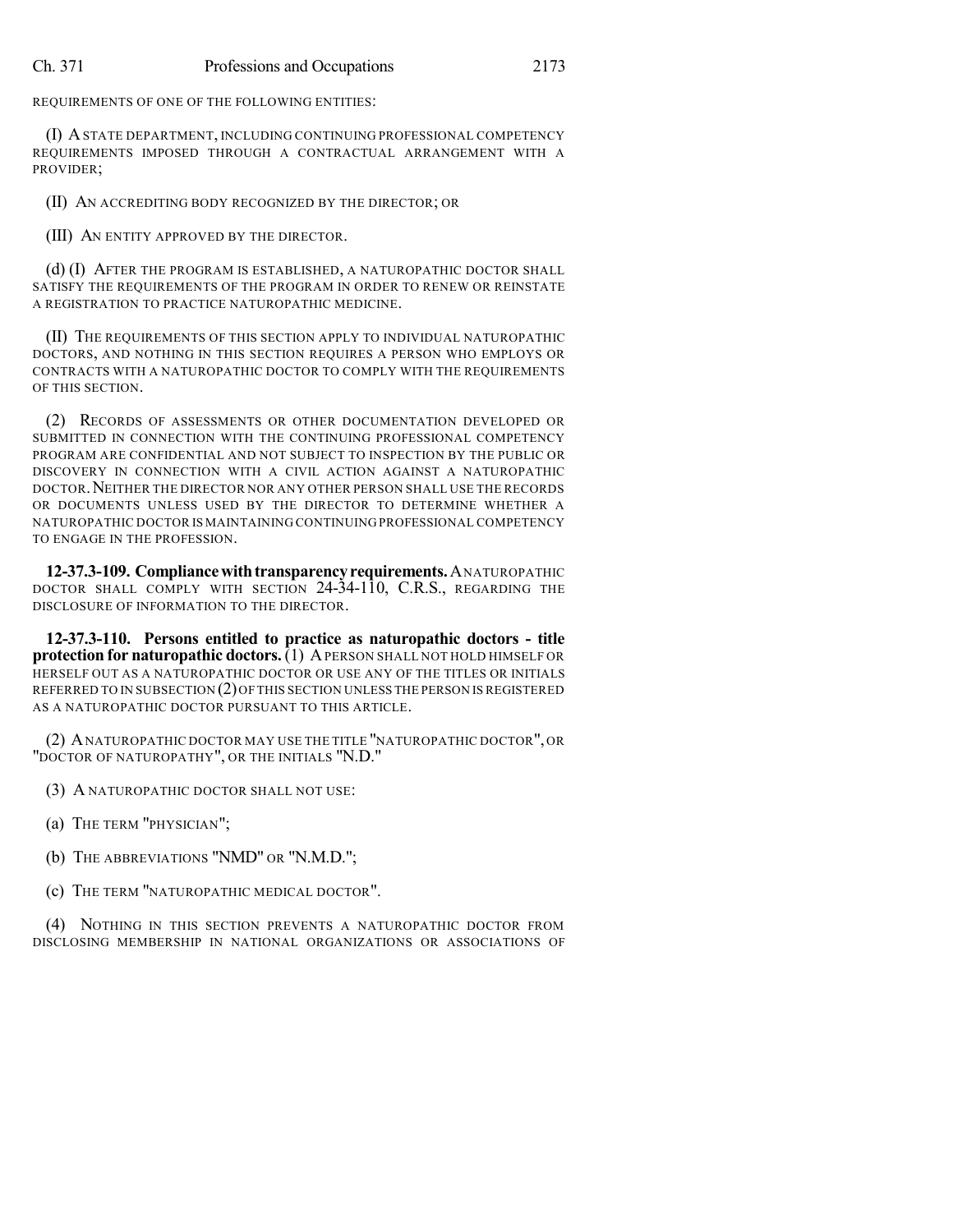NATUROPATHIC PHYSICIANS.

(5) NOTHING IN THIS SECTION PREVENTS A PERSON FROM USING THE TERM "DOCTOR" OR THE TITLE "DR." IF HE OR SHE SATISFIES THE REQUIREMENTS OF SECTION 6-1-707 (1) (a), C.R.S.

**12-37.3-111. Disclosures - record-keeping.** (1) A NATUROPATHIC DOCTOR SHALL PROVIDE THE FOLLOWING INFORMATION IN WRITING TO EACH PATIENT IN A FORMAT REQUIRED BY THE DIRECTOR:

(a) THE NATUROPATHIC DOCTOR'S NAME, BUSINESS ADDRESS, AND TELEPHONE NUMBER;

(b) THE NATURE OF THE SERVICES TO BE PROVIDED;

(c) ASTATEMENT THAT NATUROPATHIC DOCTORS ARE REGISTERED BY THE STATE TO PRACTICE NATUROPATHIC MEDICINE UNDER THE "NATUROPATHIC DOCTOR ACT":

(d) THE PROHIBITIONS SPECIFIED IN SECTION 12-37.3-105 (2);

(e) THE STATES IN WHICH THE NATUROPATHIC DOCTOR HOLDS AN ACTIVE LICENSE OR REGISTRATION; AND

(f) HOW TO FILE A COMPLAINT AGAINST A NATUROPATHIC DOCTOR.

(2) A NATUROPATHIC DOCTOR SHALL OBTAIN A WRITTEN ACKNOWLEDGMENT FROM THE PATIENT STATING THAT THE PATIENT HAS BEEN PROVIDED THE INFORMATION DESCRIBED IN SUBSECTION (1) OF THIS SECTION. THE NATUROPATHIC DOCTOR SHALL RETAIN THE ACKNOWLEDGMENT FOR SEVEN YEARS AFTER THE DATE ON WHICH THE LAST SERVICES WERE PROVIDED TO THE PATIENT.

(3) IF A NATUROPATHIC DOCTOR TREATS ANY PATIENT WHO IS SEEKING TREATMENT FOR CANCER, THE NATUROPATHIC DOCTOR SHALL RECOMMEND TO THE PATIENT THAT THE PATIENT CONSULT WITH A LICENSED PHYSICIAN SPECIALIZING IN ONCOLOGY AND DOCUMENT THE RECOMMENDATION IN WRITING.

**12-37.3-112. Grounds for discipline - disciplinary actions authorized procedures- definitions.**(1) THE DIRECTOR MAY DENY,REVOKE, OR SUSPEND THE REGISTRATION OF, ISSUE A LETTER OF ADMONITION TO, OR PLACE ON PROBATION A NATUROPATHIC DOCTOR FOR ANY OF THE FOLLOWING ACTS OR OMISSIONS:

(a) VIOLATING, OR AIDING OR ABETTING ANOTHER IN THE VIOLATION OF, THIS ARTICLE OR ANY RULE PROMULGATED BY THE DIRECTOR PURSUANT TO THIS ARTICLE;

(b) FALSIFYING INFORMATION IN ANY APPLICATION, ATTEMPTING TO OBTAIN OR OBTAINING A REGISTRATION BY FRAUD, DECEIT, OR MISREPRESENTATION,OR AIDING OR ABETTING SUCH ACT;

(c) ENGAGING IN AN ACT OR OMISSION THAT DOES NOT MEET GENERALLY ACCEPTED STANDARDS OF PRACTICE OF NATUROPATHIC MEDICINE OR OF SAFE CARE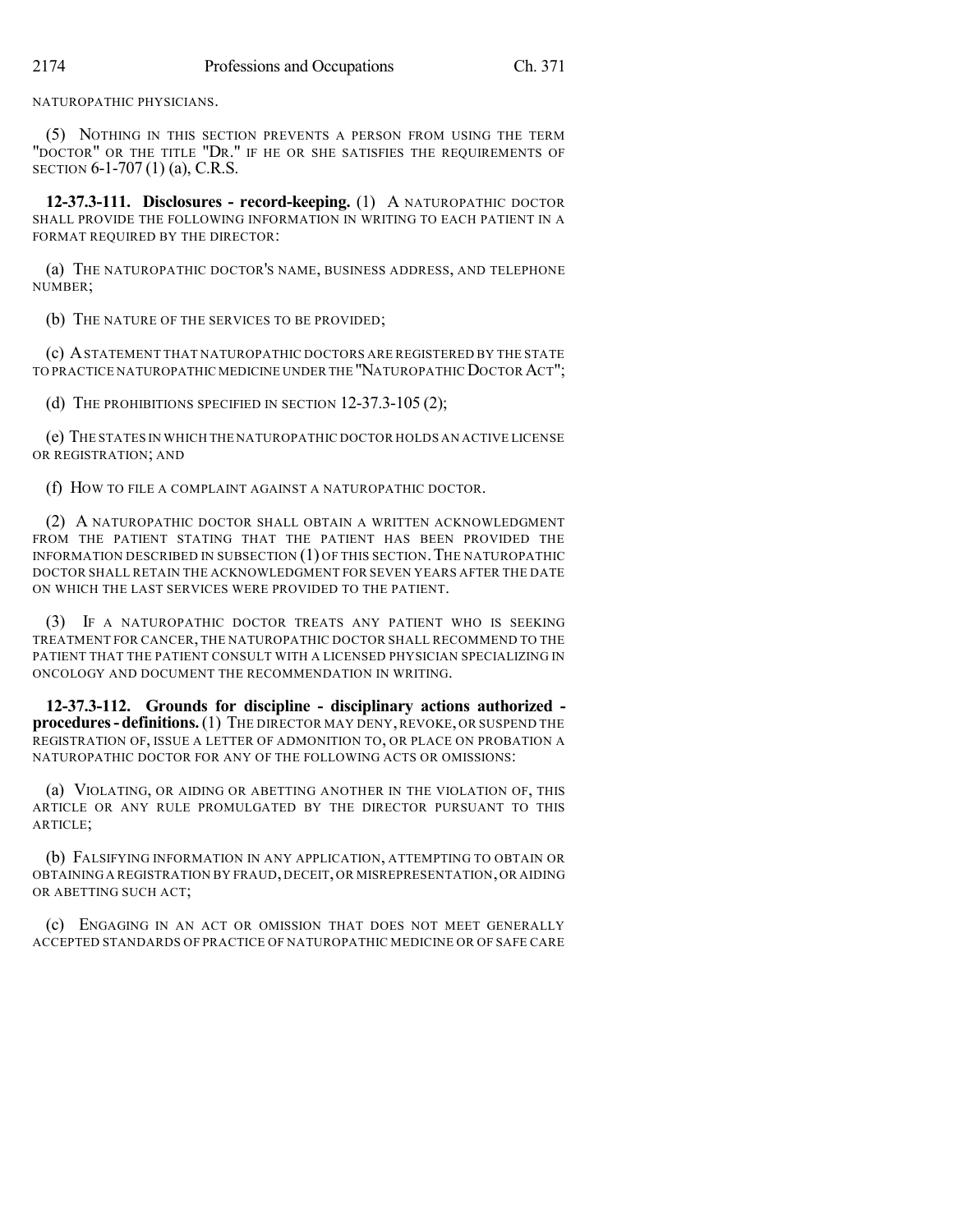FOR PATIENTS, WHETHER OR NOT ACTUAL INJURY TO A PATIENT IS ESTABLISHED;

(d) HABITUAL OR EXCESSIVE USE OR ABUSE OF ALCOHOL, A HABIT-FORMING DRUG, OR A CONTROLLED SUBSTANCE AS DEFINED IN SECTION 18-18-102(5), C.R.S.;

(e) FAILING TO REFER A PATIENT TO AN APPROPRIATE HEALTH CARE PROFESSIONAL WHEN THE SERVICES REQUIRED BY THE PATIENT ARE BEYOND THE LEVEL OF COMPETENCE OF THE NATUROPATHIC DOCTOR OR BEYOND THE SCOPE OF NATUROPATHIC MEDICINE PRACTICE;

(f) VIOLATION OF A LAW OR REGULATION GOVERNING THE PRACTICE OF NATUROPATHIC MEDICINE IN ANOTHER JURISDICTION;

(g) FALSIFYING, REPEATEDLY FAILING TO MAKE ESSENTIAL ENTRIES IN, OR REPEATEDLY MAKING INCORRECT ESSENTIAL ENTRIES IN PATIENT RECORDS;

(h) CONVICTION OF A FELONY, AN OFFENSE OF MORAL TURPITUDE, OR A CRIME THAT WOULD CONSTITUTE A VIOLATION OF THIS ARTICLE. FOR PURPOSES OF THIS PARAGRAPH (h), "CONVICTION" INCLUDES THE ENTRY OF A PLEA OF GUILTY OR NOLO CONTENDERE OR THE IMPOSITION OF A DEFERRED SENTENCE OR JUDGMENT.

(i) ADVERTISING THROUGH NEWSPAPERS, MAGAZINES, CIRCULARS, DIRECT MAIL, DIRECTORIES,RADIO,TELEVISION,OR OTHERWISE THAT THE NATUROPATHIC DOCTOR WILL PERFORM ANY ACT PROHIBITED BY THIS ARTICLE;

(j) ENGAGING IN A SEXUAL ACT WITH A PATIENT DURING THE COURSE OF PATIENT CARE OR WITHIN SIX MONTHS IMMEDIATELY FOLLOWING THE WRITTEN TERMINATION OF THE PROFESSIONAL RELATIONSHIP WITH THE PATIENT. AS USED IN THIS PARAGRAPH (j), "SEXUAL ACT" MEANS SEXUAL CONTACT, SEXUAL INTRUSION, OR SEXUAL PENETRATION, AS THOSE TERMS ARE DEFINED IN SECTION 18-3-401, C.R.S.

(k) COMMITTING ABUSE OF HEALTH INSURANCE, AS PROHIBITED BY SECTION 18-13-119, C.R.S.;

(l) ADVERTISING THROUGH NEWSPAPERS, MAGAZINES, CIRCULARS, DIRECT MAIL, DIRECTORIES,RADIO,TELEVISION,OR OTHERWISE THAT THE NATUROPATHIC DOCTOR WILL PERFORM ANY ACT PROHIBITED BY SECTION 18-13-119 (3), C.R.S.;

(m) VIOLATING A VALID ORDER OF THE DIRECTOR;

(n) FAILING TO REPORT TO THE DIRECTOR, WITHIN THIRTY DAYS AFTER AN ADVERSE ACTION, THAT AN ADVERSE ACTION HAS BEEN TAKEN AGAINST THE NATUROPATHIC DOCTOR BY A LICENSING AGENCY IN ANOTHER STATE OR COUNTRY, A PEER REVIEW BODY, A HEALTH CARE INSTITUTION, A PROFESSIONAL OR NATUROPATHIC MEDICAL SOCIETY OR ASSOCIATION, A GOVERNMENTAL AGENCY, A LAW ENFORCEMENT AGENCY, OR A COURT FOR ACTS OR CONDUCT THAT WOULD CONSTITUTE GROUNDS FOR DISCIPLINARY OR ADVERSE ACTION AS DESCRIBED IN THIS ARTICLE;

(o) FAILING TO REPORT TO THE DIRECTOR, WITHIN THIRTY DAYS: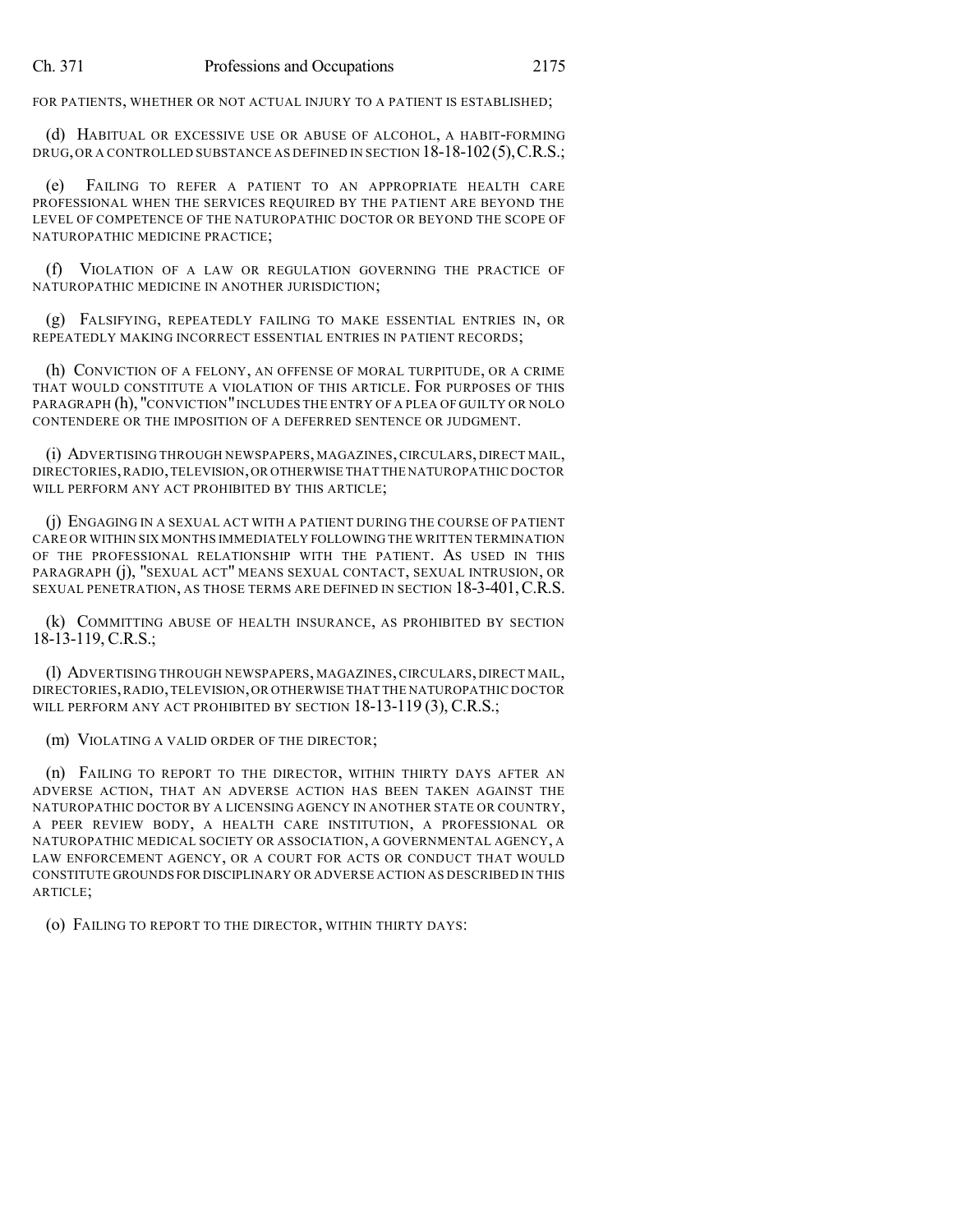(I) THE SURRENDER OF A LICENSE OR OTHER AUTHORIZATION TO PRACTICE AS A NATUROPATHIC DOCTOR IN ANOTHER STATE OR JURISDICTION; OR

(II) THE SURRENDER OF MEMBERSHIP ON A MEDICAL STAFF OR IN A NATUROPATHIC MEDICAL OR PROFESSIONAL ASSOCIATION OR SOCIETY WHILE UNDER INVESTIGATION BY ANY OF THOSE AUTHORITIES OR BODIES FOR ACTS OR CONDUCT SIMILAR TO ACTS OR CONDUCT THAT WOULD CONSTITUTE GROUNDS FOR ACTION AS DESCRIBED IN THIS ARTICLE;

(p) (I) FAILING TO NOTIFY THE DIRECTOR OF A PHYSICAL OR MENTAL ILLNESS OR CONDITION THAT AFFECTS THE NATUROPATHIC DOCTOR'S ABILITY TO TREAT PATIENTS WITH REASONABLE SKILL AND SAFETY OR THAT MAY ENDANGER THE HEALTH OR SAFETY OF PERSONS UNDER HIS OR HER CARE;

(II) FAILING TO ACT WITHIN THE LIMITATIONS CREATED BY A PHYSICAL OR MENTAL ILLNESS OR CONDITION THAT RENDERS THE NATUROPATHIC DOCTOR UNABLE TO PRACTICE NATUROPATHIC MEDICINE WITH REASONABLE SKILL AND SAFETY OR THAT MAY ENDANGER THE HEALTH OR SAFETY OF PERSONS UNDER HIS OR HER CARE; OR

(III) FAILING TO COMPLY WITH THE LIMITATIONS AGREED TO UNDER A CONFIDENTIAL AGREEMENT ENTERED PURSUANT TO SECTION 12-37.3-116;

(q) FAILING TO TIMELY RESPOND TO A COMPLAINT FILED AGAINST THE NATUROPATHIC DOCTOR;

(r) FAILING TO DEVELOP A WRITTEN PLAN FOR THE SECURITY OF PATIENT MEDICAL RECORDS IN ACCORDANCE WITH SECTION 12-37.3-115;

(s) REFUSING TO SUBMIT TO A PHYSICAL OR MENTAL EXAMINATION WHEN SO ORDERED BY THE DIRECTOR PURSUANT TO SECTION 12-37.3-117;

(t) FAILING TO OBTAIN AND CONTINUALLY MAINTAIN PROFESSIONAL LIABILITY INSURANCE AS REQUIRED BY SECTION 12-37.3-114.

(2) IN ADDITION TO OR AS AN ALTERNATIVE TO THE DISCIPLINE AUTHORIZED BY SUBSECTION (1) OF THIS SECTION, THE DIRECTOR MAY ASSESS AN ADMINISTRATIVE FINE OF UP TO FIVE THOUSAND DOLLARS AGAINST A NATUROPATHIC DOCTOR WHO COMMITS ANY OF THE ACTS OR OMISSIONS DESCRIBED IN SUBSECTION (1) OF THIS SECTION.THE DIRECTOR SHALL TRANSMIT ANY MONEYS COLLECTED PURSUANT TO THIS SUBSECTION (2) TO THE STATE TREASURER FOR DEPOSIT IN THE GENERAL FUND.

(3) ANY PERSON WHOSE REGISTRATION IS REVOKED OR WHO SURRENDERS HIS OR HER REGISTRATION TO AVOID DISCIPLINE IS INELIGIBLE TO APPLY FOR A REGISTRATION UNDER THIS ARTICLE FOR AT LEAST TWO YEARS AFTER THE DATE OF REVOCATION OR SURRENDER OF THE REGISTRATION.

(4) THE DIRECTOR SHALL CONDUCT ANY PROCEEDING TO DENY, SUSPEND, OR REVOKE A REGISTRATION OR PLACE A NATUROPATHIC DOCTOR ON PROBATION IN ACCORDANCE WITH SECTIONS 24-4-104 AND 24-4-105, C.R.S. THE DIRECTOR MAY DESIGNATE AN ADMINISTRATIVE LAW JUDGE PURSUANT TO PART 10 OF ARTICLE 30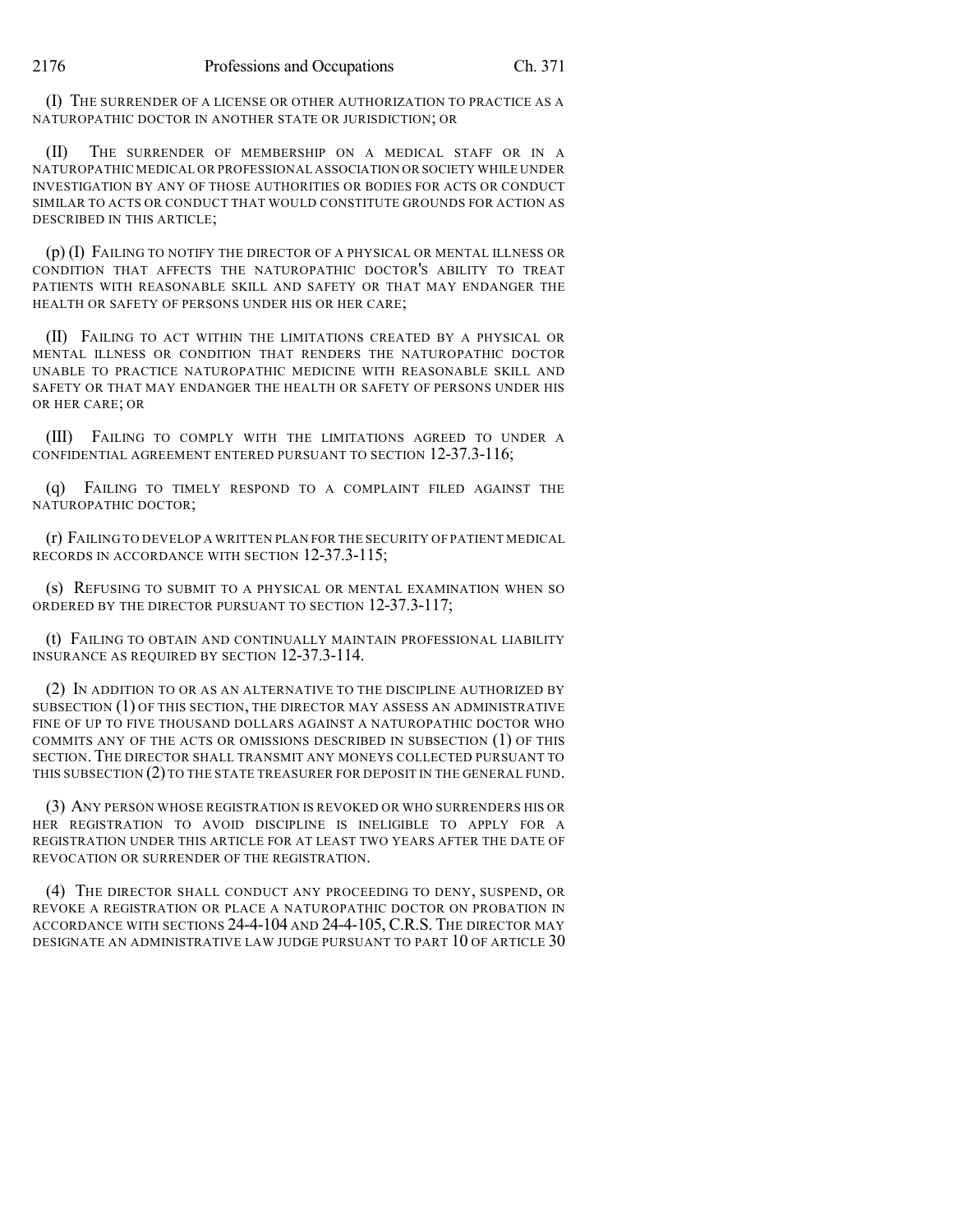OF TITLE 24, C.R.S., TO CONDUCT THE PROCEEDING. THE ADMINISTRATIVE LAW JUDGE SHALL CONDUCT THE PROCEEDING IN ACCORDANCE WITH SECTIONS 24-4-104 AND 24-4-105,C.R.S.AFINAL DECISION OF THE DIRECTOR OR THE ADMINISTRATIVE LAW JUDGE IS SUBJECT TO JUDICIAL REVIEW BY THE COURT OF APPEALS PURSUANT TO SECTION 24-4-106 (11), C.R.S.

(5) THE DIRECTOR MAY ACCEPT AS PRIMA FACIE EVIDENCE OF GROUNDS FOR DISCIPLINARY ACTION ANY DISCIPLINARY ACTION TAKEN AGAINST A NATUROPATHIC DOCTOR BY ANOTHER JURISDICTION IF THE VIOLATION THAT PROMPTED THE DISCIPLINARY ACTION WOULD BE GROUNDS FOR DISCIPLINARY ACTION UNDER THIS ARTICLE.

(6) (a) THE DIRECTOR OR AN ADMINISTRATIVE LAW JUDGE MAY ADMINISTER OATHS, TAKE AFFIRMATIONS OF WITNESSES, AND ISSUE SUBPOENAS TO COMPEL THE ATTENDANCE OF WITNESSES AND THE PRODUCTION OF ALL RELEVANT PAPERS, BOOKS, RECORDS, DOCUMENTARY EVIDENCE, AND MATERIALS IN ANY HEARING, INVESTIGATION, ACCUSATION, OR OTHER MATTER BEFORE THE DIRECTOR OR ADMINISTRATIVE LAW JUDGE. THE DIRECTOR MAY APPOINT AN ADMINISTRATIVE LAW JUDGE PURSUANT TO PART 10 OF ARTICLE 30 OF TITLE 24, C.R.S., TO TAKE EVIDENCE AND TO MAKE FINDINGS AND REPORT THEM TO THE DIRECTOR, INCLUDING HOSPITAL AND NATUROPATHIC DOCTOR RECORDS. THE PERSON PROVIDING COPIES OF RECORDS SHALL PREPARE THE COPIES FROM THE ORIGINAL RECORD, DELETING THE NAME OF THE PATIENT AND INSTEAD IDENTIFYING THE PATIENT BY A NUMBERED CODE. UPON CERTIFICATION BY THE CUSTODIAN THAT THE COPIES ARE TRUE AND COMPLETE EXCEPT FOR THE PATIENT'S NAME, THE COPIES ARE DEEMED AUTHENTIC, SUBJECT TO THE RIGHT TO INSPECT THE ORIGINALS FOR THE LIMITED PURPOSE OF ASCERTAINING THE ACCURACY OF THE COPIES.THE COPIES ARE NOT CONFIDENTIAL, AND THE DIRECTOR OR CUSTODIAN OF THE RECORDS AND THEIR AUTHORIZED EMPLOYEES ARE NOT LIABLE FOR FURNISHING OR USING THE COPIES IN ACCORDANCE WITH THIS SECTION.

(b) IF A WITNESS OR NATUROPATHIC DOCTOR FAILS TO COMPLY WITH A SUBPOENA OR PROCESS, THE DIRECTOR MAY APPLY TO THE DISTRICT COURT OF THE COUNTY IN WHICH THE SUBPOENAED PERSON OR NATUROPATHIC DOCTOR RESIDES OR CONDUCTS BUSINESS FOR AN ORDER DIRECTING THE PERSON OR NATUROPATHIC DOCTOR TO APPEAR BEFORE THE DIRECTOR; TO PRODUCE THE RELEVANT PAPERS, BOOKS, RECORDS, DOCUMENTARY EVIDENCE, OR MATERIALS IF SO ORDERED; OR TO GIVE EVIDENCE TOUCHING THE MATTER UNDER INVESTIGATION OR IN QUESTION. THE DIRECTOR SHALL PROVIDE NOTICE TO THE SUBPOENAED PERSON OR NATUROPATHIC DOCTOR OF THE DIRECTOR'S APPLICATION TO THE DISTRICT COURT, AND THE COURT SHALL NOT ISSUE THE ORDER ABSENT THE NOTICE. IF THE SUBPOENAED PERSON OR NATUROPATHIC DOCTOR FAILS TO OBEY THE COURT'S ORDER,THE COURT MAY HOLD THE PERSON IN CONTEMPT OF COURT.

(7) (a) WHEN A COMPLAINT OR INVESTIGATION DISCLOSES AN INSTANCE OF MISCONDUCT THAT,IN THE OPINION OF THE DIRECTOR, DOES NOT WARRANT FORMAL ACTION BY THE DIRECTOR BUT THAT SHOULD NOT BE DISMISSED AS BEING WITHOUT MERIT, THE DIRECTOR MAY ISSUE A LETTER OF ADMONITION TO THE NATUROPATHIC DOCTOR.

(b) WHEN THE DIRECTOR SENDS A LETTER OF ADMONITION TO A REGISTRANT, THE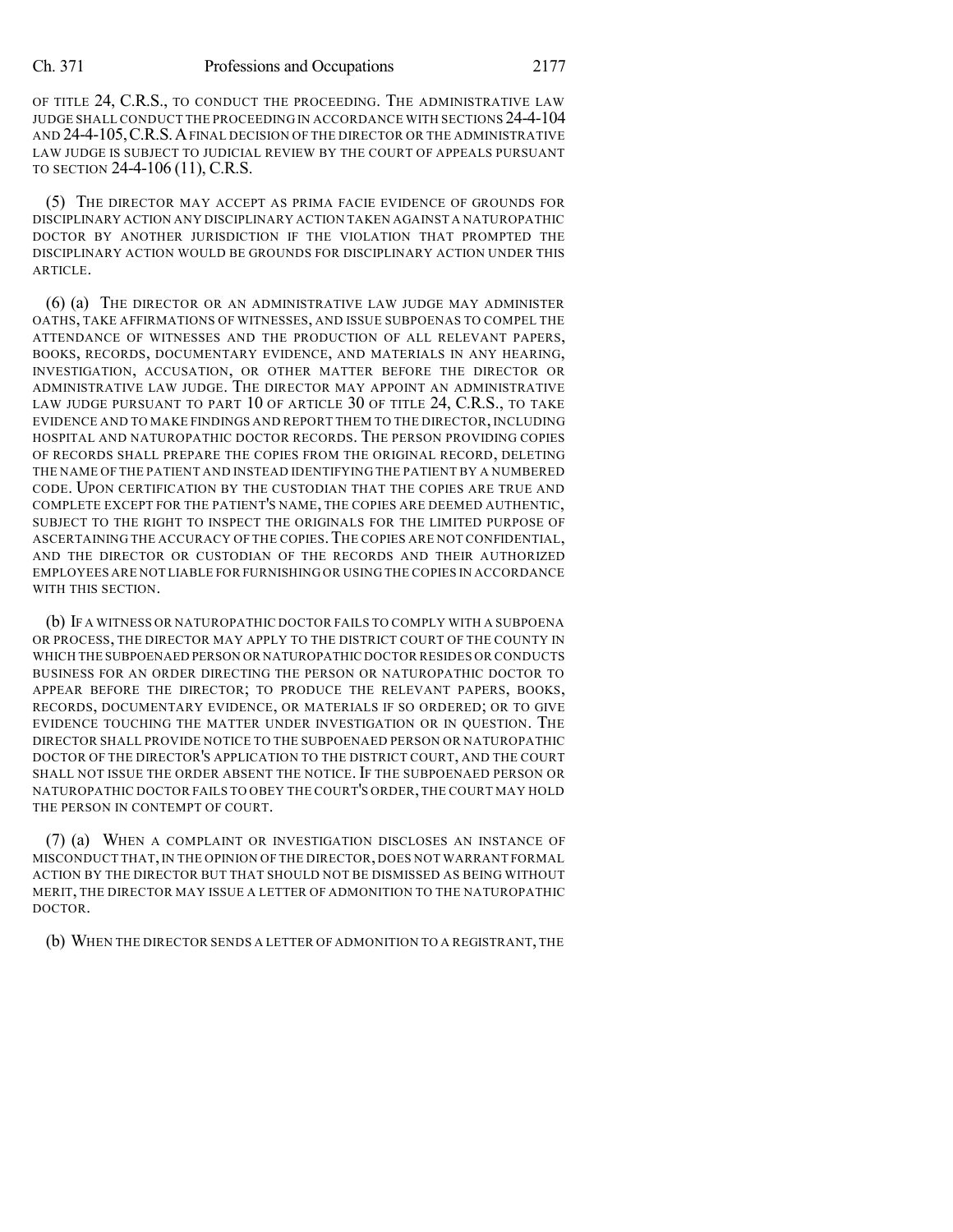LETTER MUST ADVISE THE REGISTRANT THAT HE OR SHE HAS THE RIGHT TO REQUEST IN WRITING, WITHIN TWENTY DAYS AFTER RECEIPT OF THE LETTER, THAT FORMAL DISCIPLINARY PROCEEDINGS BE INITIATED TO ADJUDICATE THE PROPRIETY OF THE CONDUCT UPON WHICH THE LETTER OF ADMONITION IS BASED.

(c) IF THE REGISTRANT TIMELY REQUESTS ADJUDICATION, THE DIRECTOR SHALL VACATE THE LETTER OF ADMONITION AND PROCESS THE MATTER BY MEANS OF FORMAL DISCIPLINARY PROCEEDINGS.

(8) WHEN A COMPLAINT OR INVESTIGATION DISCLOSES AN INSTANCE OF CONDUCT THAT DOES NOT WARRANT FORMAL ACTION BY THE DIRECTOR AND, IN THE OPINION OF THE DIRECTOR, SHOULD BE DISMISSED, BUT THE DIRECTOR HAS NOTICED INDICATIONS OF POSSIBLE ERRANT CONDUCTBY THE REGISTRANT THAT COULD LEAD TO SERIOUS CONSEQUENCES IF NOT CORRECTED, THE DIRECTOR MAY SEND THE REGISTRANT A CONFIDENTIAL LETTER OF CONCERN.

(9) WHEN A COMPLAINT OR AN INVESTIGATION DISCLOSES AN INSTANCE OF MISCONDUCT THAT, IN THE OPINION OF THE DIRECTOR, WARRANTS FORMAL ACTION, THE DIRECTOR SHALL NOT RESOLVE THE COMPLAINT BY A DEFERRED SETTLEMENT, ACTION, JUDGMENT, OR PROSECUTION.

(10) (a) IF IT APPEARS TO THE DIRECTOR, BASED UPON CREDIBLE EVIDENCE AS PRESENTED IN A WRITTEN COMPLAINT BY ANY PERSON, THAT A REGISTRANT IS ACTING IN A MANNER THAT IS AN IMMINENT THREAT TO THE HEALTH AND SAFETY OF THE PUBLIC OR A PERSON IS ACTING OR HAS ACTED WITHOUT THE REQUIRED REGISTRATION, THE DIRECTOR MAY ISSUE AN ORDER TO CEASE AND DESIST THE ACTIVITY. THE DIRECTOR SHALL SET FORTH IN THE ORDER THE STATUTES AND RULES ALLEGED TO HAVE BEEN VIOLATED,THE FACTS ALLEGED TO HAVE CONSTITUTED THE VIOLATION, AND THE REQUIREMENT THAT ALL UNLAWFUL ACTS OR UNREGISTERED PRACTICES IMMEDIATELY CEASE.

(b) WITHIN TEN DAYS AFTER SERVICE OF THE ORDER TO CEASE AND DESIST PURSUANT TO PARAGRAPH (a) OF THIS SUBSECTION (10), THE RESPONDENT MAY REQUEST A HEARING ON THE QUESTION OF WHETHER ACTS OR PRACTICES IN VIOLATION OF THIS ARTICLE HAVE OCCURRED. THE DIRECTOR OR ADMINISTRATIVE LAW JUDGE SHALL CONDUCT THE HEARING IN ACCORDANCE WITH SECTIONS 24-4-104 AND 24-4-105, C.R.S.

(11) (a) IF IT APPEARS TO THE DIRECTOR, BASED UPON CREDIBLE EVIDENCE AS PRESENTED IN A WRITTEN COMPLAINT BY ANY PERSON, THAT A PERSON HAS VIOLATED ANY OTHER PORTION OF THIS ARTICLE, THE DIRECTOR MAY ISSUE TO THE PERSON AN ORDER TO SHOW CAUSE AS TO WHY THE DIRECTOR SHOULD NOT ISSUE A FINAL ORDER DIRECTING THE PERSON TO CEASE AND DESIST FROM THE UNLAWFUL ACT OR UNREGISTERED PRACTICE.

(b) THE DIRECTOR SHALL PROMPTLY NOTIFY THE PERSON THAT HE OR SHE HAS BEEN ISSUED AN ORDER TO SHOW CAUSE. THE DIRECTOR SHALL INCLUDE IN THE NOTICE A COPY OF THE ORDER,THE FACTUAL AND LEGAL BASIS FOR THE ORDER, AND THE DATE SET BY THE DIRECTOR FOR A HEARING ON THE ORDER. THE DIRECTOR MAY SERVE THE NOTICE ON THE PERSON BY PERSONAL SERVICE, BY FIRST-CLASS UNITED STATES MAIL, POSTAGE PREPAID, OR IN ANY OTHER MANNER THAT IS PRACTICABLE.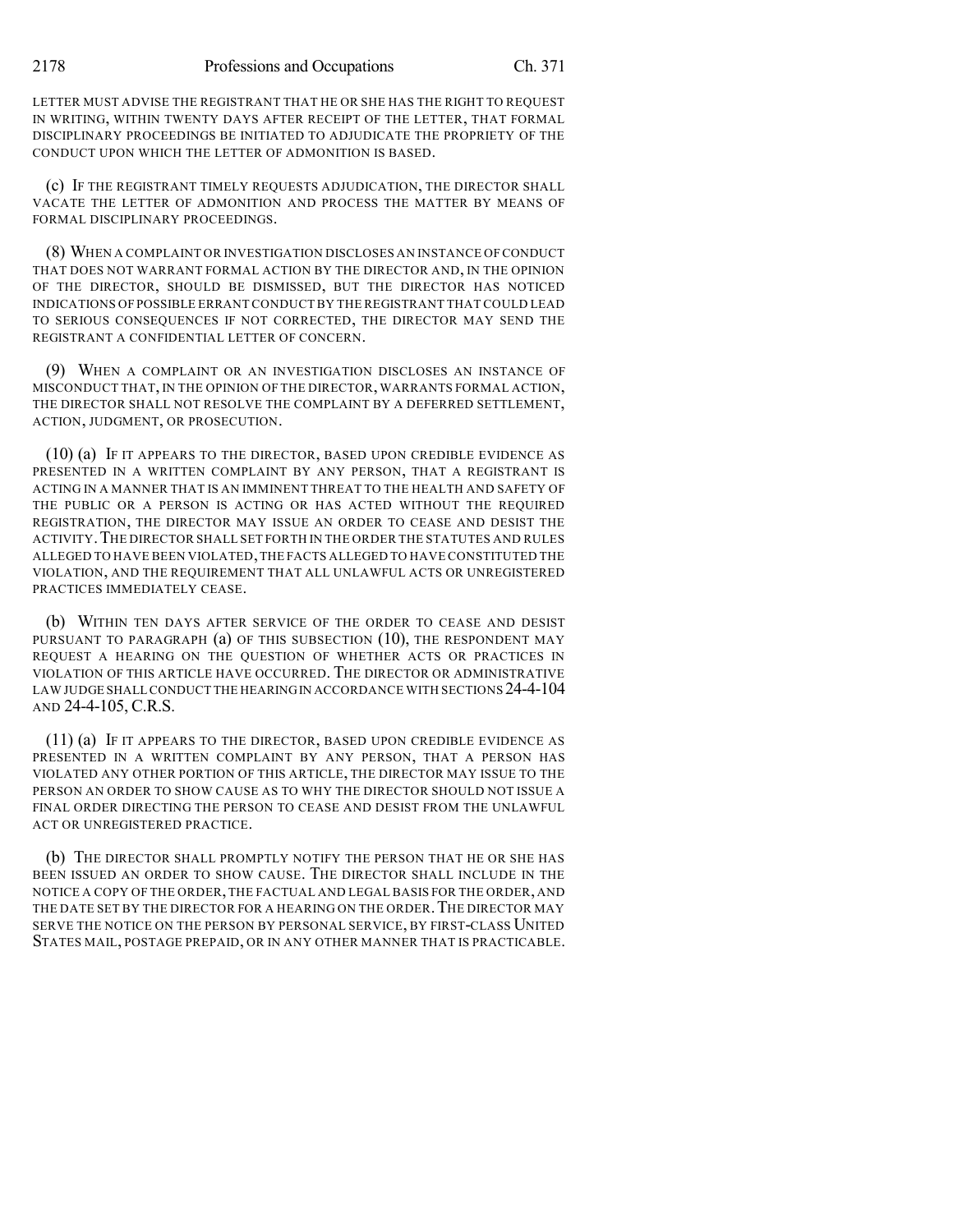PERSONAL SERVICE OR MAILING OF AN ORDER OR DOCUMENT PURSUANT TO THIS SUBSECTION (11) CONSTITUTES NOTICE TO THE PERSON.

(c) (I) THE DIRECTOR SHALL COMMENCE THE HEARING ON AN ORDER TO SHOW CAUSE NO EARLIER THAN TEN AND NO LATER THAN FORTY-FIVE CALENDAR DAYS AFTER THE DATE OF TRANSMISSION OR SERVICE OF THE NOTIFICATION BY THE DIRECTOR AS PROVIDED IN PARAGRAPH  $(b)$  of this subsection (11). The director MAY CONTINUE THE HEARING UPON AGREEMENT OF ALL PARTIES BASED UPON THE COMPLEXITY OF THE MATTER, THE NUMBER OF PARTIES TO THE MATTER, AND THE LEGAL ISSUES PRESENTED IN THE MATTER, BUT IN NO EVENT SHALL THE DIRECTOR CONTINUE THE HEARING MORE THAN SIXTY CALENDAR DAYS AFTER THE DATE OF TRANSMISSION OR SERVICE OF THE NOTIFICATION.

(II) IF A PERSON AGAINST WHOM AN ORDER TO SHOW CAUSE HAS BEEN ISSUED PURSUANT TO PARAGRAPH (a) OF THIS SUBSECTION (11) DOES NOT APPEAR AT THE HEARING, THE DIRECTOR MAY PRESENT EVIDENCE THAT NOTIFICATION WAS PROPERLY SENT OR SERVED UPON THE PERSON PURSUANT TO PARAGRAPH (b) OF THIS SUBSECTION (11) AND OTHER EVIDENCE RELATED TO THE MATTER THAT THE DIRECTOR DEEMS APPROPRIATE.THE DIRECTOR SHALL ISSUE THE ORDER WITHIN TEN DAYS AFTER THE DIRECTOR'S DETERMINATION RELATED TO REASONABLE ATTEMPTS TO NOTIFY THE RESPONDENT, AND THE ORDER IS FINAL AS TO THAT PERSON BY OPERATION OF LAW.THE DIRECTOR SHALL CONDUCT THE HEARING IN ACCORDANCE WITH SECTIONS 24-4-104 AND 24-4-105, C.R.S.

(III) IF THE DIRECTOR REASONABLY FINDS THAT THE PERSON AGAINST WHOM THE ORDER TO SHOW CAUSE WAS ISSUED IS ACTING OR HAS ACTED WITHOUT THE REQUIRED REGISTRATION OR HAS OR IS ABOUT TO ENGAGE IN ACTS OR PRACTICES CONSTITUTING VIOLATIONS OF THIS ARTICLE, THE DIRECTOR MAY ISSUE A FINAL CEASE-AND-DESIST ORDER DIRECTING THE PERSON TO CEASE AND DESIST FROM FURTHER UNLAWFUL ACTS OR UNREGISTERED PRACTICES.

(IV) THE DIRECTOR SHALL PROVIDE NOTICE, IN THE MANNER SET FORTH IN PARAGRAPH (b) OF THIS SUBSECTION (11), OF THE FINAL CEASE-AND-DESIST ORDER WITHIN TEN CALENDAR DAYS AFTER THE HEARING CONDUCTED PURSUANT TO THIS PARAGRAPH (c) TO EACH PERSON AGAINST WHOM THE FINAL ORDER HAS BEEN ISSUED. THE FINAL ORDER IS EFFECTIVE WHEN ISSUED AND IS A FINAL ORDER FOR PURPOSES OF JUDICIAL REVIEW.

(12) THE DIRECTOR MAY ENTER INTO A STIPULATION WITH A PERSON IF IT APPEARS TO THE DIRECTOR, BASED UPON CREDIBLE EVIDENCE PRESENTED TO THE DIRECTOR, THAT THE PERSON HAS ENGAGED IN OR IS ABOUT TO ENGAGE IN:

(a) AN UNREGISTERED ACT OR PRACTICE;

(b) AN ACT OR PRACTICE CONSTITUTING A VIOLATION OF THIS ARTICLE OR OF ANY RULE PROMULGATED PURSUANT TO THIS ARTICLE;

(c) A VIOLATION OF AN ORDER ISSUED PURSUANT TO THIS ARTICLE; OR

(d) AN ACT OR PRACTICE CONSTITUTING GROUNDS FOR ADMINISTRATIVE SANCTION PURSUANT TO THIS ARTICLE.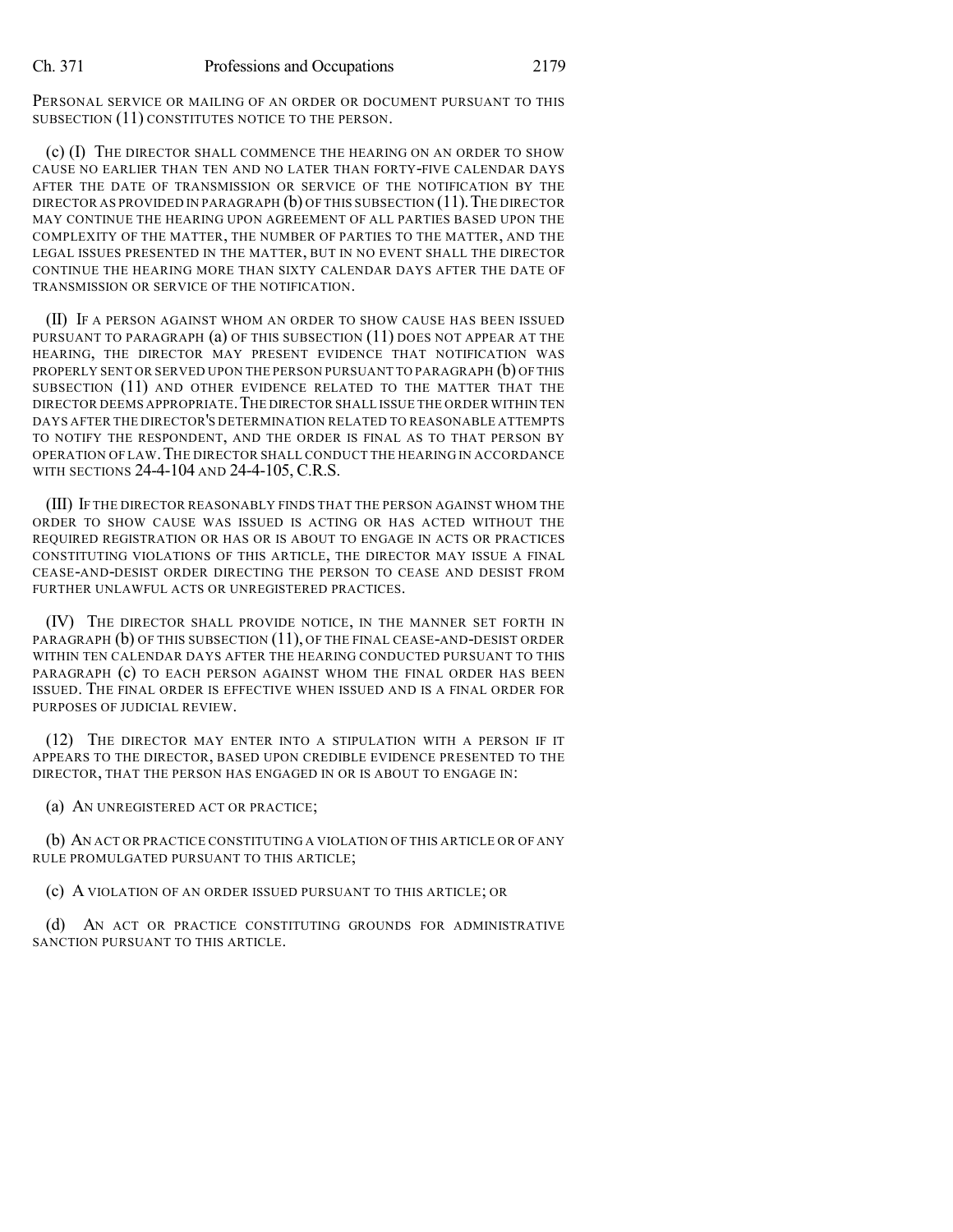(13) IF A PERSON FAILS TO COMPLY WITH A FINAL CEASE-AND-DESIST ORDER OR A STIPULATION, THE DIRECTOR MAY REQUEST THE ATTORNEY GENERAL OR THE DISTRICT ATTORNEY FOR THE JUDICIAL DISTRICT IN WHICH THE ALLEGED VIOLATION OCCURRED OR IS OCCURRING TO BRING, AND IF SO REQUESTED THE ATTORNEY SHALL BRING, SUIT FOR A TEMPORARY RESTRAINING ORDER AND FOR INJUNCTIVE RELIEF TO PREVENT ANY FURTHER OR CONTINUED VIOLATION OF THE FINAL ORDER.

(14) A PERSON AGGRIEVED BY THE FINAL CEASE-AND-DESIST ORDER MAY SEEK JUDICIAL REVIEW OF THE DIRECTOR'S DETERMINATION OR OF THE DIRECTOR'S FINAL ORDER IN A COURT OF COMPETENT JURISDICTION.

**12-37.3-113. Unauthorized practice - penalties.** APERSON WHO PRACTICES OR OFFERS OR ATTEMPTS TO PRACTICE AS A NATUROPATHIC DOCTOR WITHOUT AN ACTIVE REGISTRATION ISSUED UNDER THIS ARTICLE COMMITS A CLASS 2 MISDEMEANOR AND SHALL BE PUNISHED AS PROVIDED IN SECTION 18-1.3-501, C.R.S.

**12-37.3-114. Professional liability insurance required - vicarious liability rules.**(1) IT IS UNLAWFUL FOR A PERSON TO PRACTICE AS A NATUROPATHIC DOCTOR IN THIS STATE UNLESS THE PERSON IS COVERED BY PROFESSIONAL LIABILITY INSURANCE IN AN AMOUNT NOT LESS THAN ONE MILLION DOLLARS.

(2) PROFESSIONAL LIABILITY INSURANCE REQUIRED BY THIS SECTION MUSTCOVER ALL ACTS WITHIN THE SCOPE OF PRACTICE OF A NATUROPATHIC DOCTOR.

(3) A NATUROPATHIC DOCTOR IS LIABLE FOR HIS OR HER ACTS OR OMISSIONS IN THE PERFORMANCE OF NATUROPATHIC MEDICINE.

**12-37.3-115. Protection of medical records - registrant's obligations verification of compliance - noncompliance grounds for discipline - rules.** (1) EACH NATUROPATHIC DOCTOR SHALL DEVELOP A WRITTEN PLAN TO ENSURE THE SECURITY OF PATIENT MEDICAL RECORDS. THE PLAN MUST ADDRESS AT LEAST THE FOLLOWING:

(a) THE STORAGE AND PROPER DISPOSAL OF PATIENT MEDICAL RECORDS;

(b) THE DISPOSITION OF PATIENT MEDICAL RECORDS IN THE EVENT THE NATUROPATHIC DOCTOR DIES, RETIRES, OR OTHERWISE CEASES TO PRACTICE OR PROVIDE NATUROPATHIC MEDICAL CARE TO PATIENTS; AND

(c) THE METHOD BY WHICH PATIENTS MAY ACCESS OR OBTAIN THEIR MEDICAL RECORDS PROMPTLY IF ANY OF THE EVENTS DESCRIBED IN PARAGRAPH (b) OF THIS SUBSECTION (1) OCCURS.

(2) UPON INITIAL REGISTRATION UNDER THIS ARTICLE, THE APPLICANT OR REGISTRANT SHALL ATTEST TO THE DIRECTOR THAT HE OR SHE HAS DEVELOPED A PLAN IN COMPLIANCE WITH THIS SECTION.

(3) A NATUROPATHIC DOCTOR SHALL INFORM EACH PATIENT IN WRITING OF THE METHOD BY WHICH THE PATIENT MAY ACCESS OR OBTAIN HIS OR HER MEDICAL RECORDS IF AN EVENT DESCRIBED IN PARAGRAPH (b) OF SUBSECTION (1) OF THIS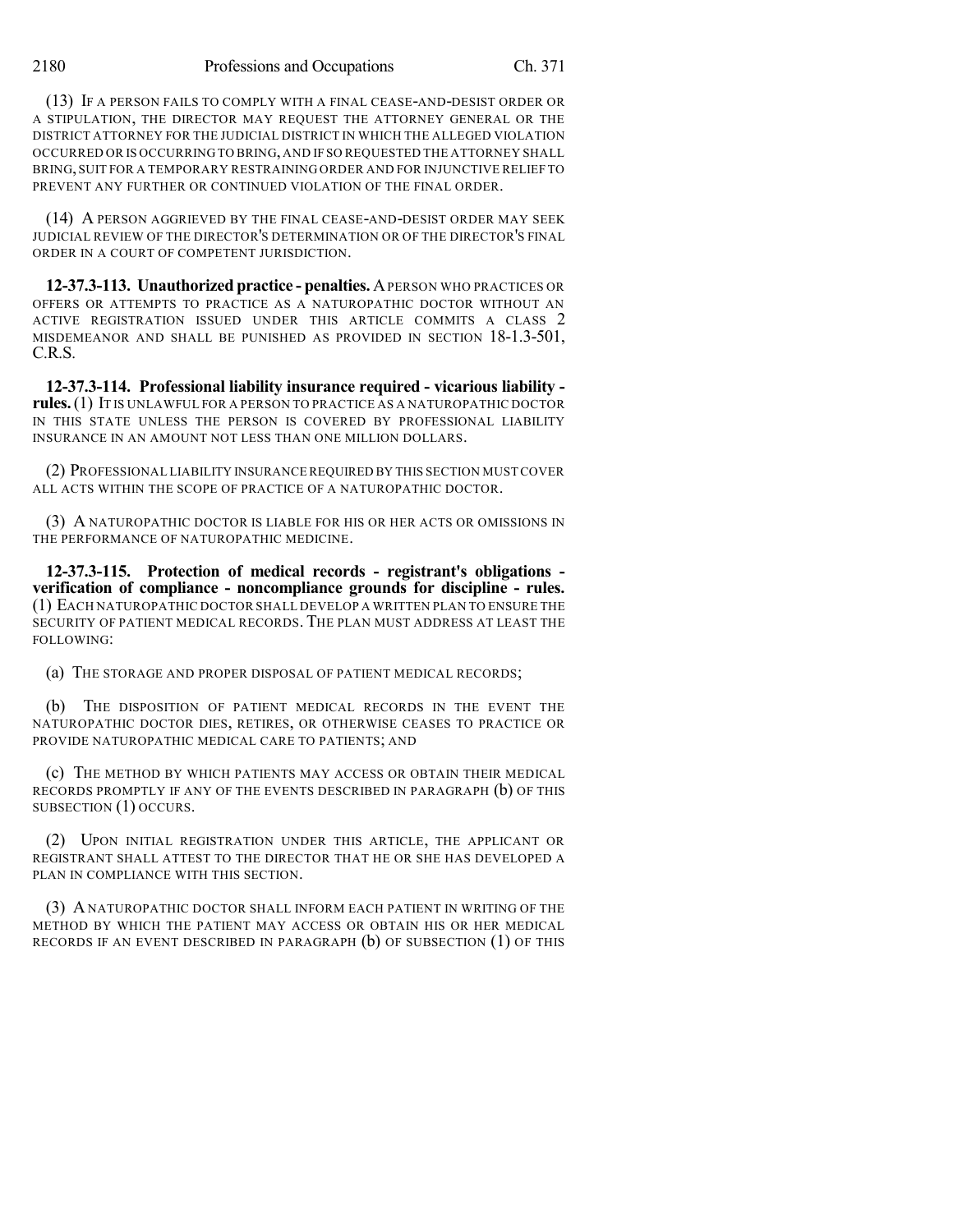#### SECTION OCCURS.

(4) THE DIRECTOR MAY ADOPT RULES REASONABLY NECESSARY TO IMPLEMENT THIS SECTION.

**12-37.3-116. Confidential agreement to limit practice - violation - grounds for discipline.** (1) IF A NATUROPATHIC DOCTOR HAS A PHYSICAL OR MENTAL ILLNESS OR CONDITION THAT RENDERS HIM OR HER UNABLE TO PRACTICE NATUROPATHIC MEDICINE WITH REASONABLE SKILL AND SAFETY TO PATIENTS, THE NATUROPATHIC DOCTOR SHALL NOTIFY THE DIRECTOR OFTHE ILLNESS OR CONDITION IN A MANNER AND WITHIN A PERIOD DETERMINED BY THE DIRECTOR.THE DIRECTOR MAY REQUIRE THE NATUROPATHIC DOCTOR TO SUBMIT TO AN EXAMINATION TO EVALUATE THE EXTENT OF THE ILLNESS OR CONDITION AND ITS IMPACT ON THE NATUROPATHIC DOCTOR'S ABILITY TO PRACTICE NATUROPATHIC MEDICINE WITH REASONABLE SKILL AND SAFETY TO PATIENTS.

(2)(a) UPON DETERMINING THAT A NATUROPATHIC DOCTOR WITH A PHYSICAL OR MENTAL ILLNESS OR CONDITION IS ABLE TO RENDER LIMITED SERVICES WITH REASONABLE SKILL AND SAFETY TO PATIENTS, THE DIRECTOR MAY ENTER INTO A CONFIDENTIAL AGREEMENT WITH THE NATUROPATHIC DOCTOR IN WHICH THE NATUROPATHIC DOCTOR AGREES TO LIMIT HIS OR HER PRACTICE BASED ON THE RESTRICTIONS IMPOSED BY THE ILLNESS OR CONDITION, AS DETERMINED BY THE DIRECTOR.

(b) AS PART OF THE AGREEMENT, THE NATUROPATHIC DOCTOR IS SUBJECT TO PERIODIC REEVALUATIONS OR MONITORING AS DETERMINED APPROPRIATE BY THE DIRECTOR.

(c) THE PARTIES MAY MODIFY OR DISSOLVE THE AGREEMENT AS NECESSARY BASED ON THE RESULTS OF A REEVALUATION OR MONITORING.

(3) BY ENTERING INTO AN AGREEMENT WITH THE DIRECTOR PURSUANT TO THIS SECTION TO LIMIT HIS OR HER PRACTICE,A NATUROPATHIC DOCTOR IS NOT ENGAGING IN ACTIVITIES THAT ARE PROHIBITED PURSUANT TO SECTION 12-37.3-112. THE AGREEMENT DOES NOT CONSTITUTE A RESTRICTION OR DISCIPLINE BY THE DIRECTOR. HOWEVER,IF THE NATUROPATHIC DOCTOR FAILS TO COMPLY WITH THE TERMS OF AN AGREEMENT ENTERED INTO PURSUANT TO THIS SECTION, THE FAILURE CONSTITUTES A PROHIBITED ACTIVITY PURSUANT TO SECTION  $12-37.3-112$  (1) (p), AND THE NATUROPATHIC DOCTOR IS SUBJECT TO DISCIPLINE IN ACCORDANCE WITH SECTION 12-37.3-112.

(4) THIS SECTION DOES NOT APPLY TO A NATUROPATHIC DOCTOR SUBJECT TO DISCIPLINE FOR PROHIBITED ACTIVITIES AS DESCRIBED IN SECTION 12-37.3-112 (1) (d).

**12-37.3-117. Mental and physical examination of registrants.** (1) IF THE DIRECTOR HAS REASONABLE CAUSE TO BELIEVE THAT A REGISTRANT IS UNABLE TO PRACTICE WITH REASONABLE SKILL AND SAFETY, THE DIRECTOR MAY REQUIRE THE REGISTRANT TO TAKE A MENTAL OR PHYSICAL EXAMINATION BY A HEALTH CARE PROVIDER DESIGNATED BY THE DIRECTOR.IF THE REGISTRANT REFUSES TO UNDERGO A MENTAL OR PHYSICAL EXAMINATION, UNLESS DUE TO CIRCUMSTANCES BEYOND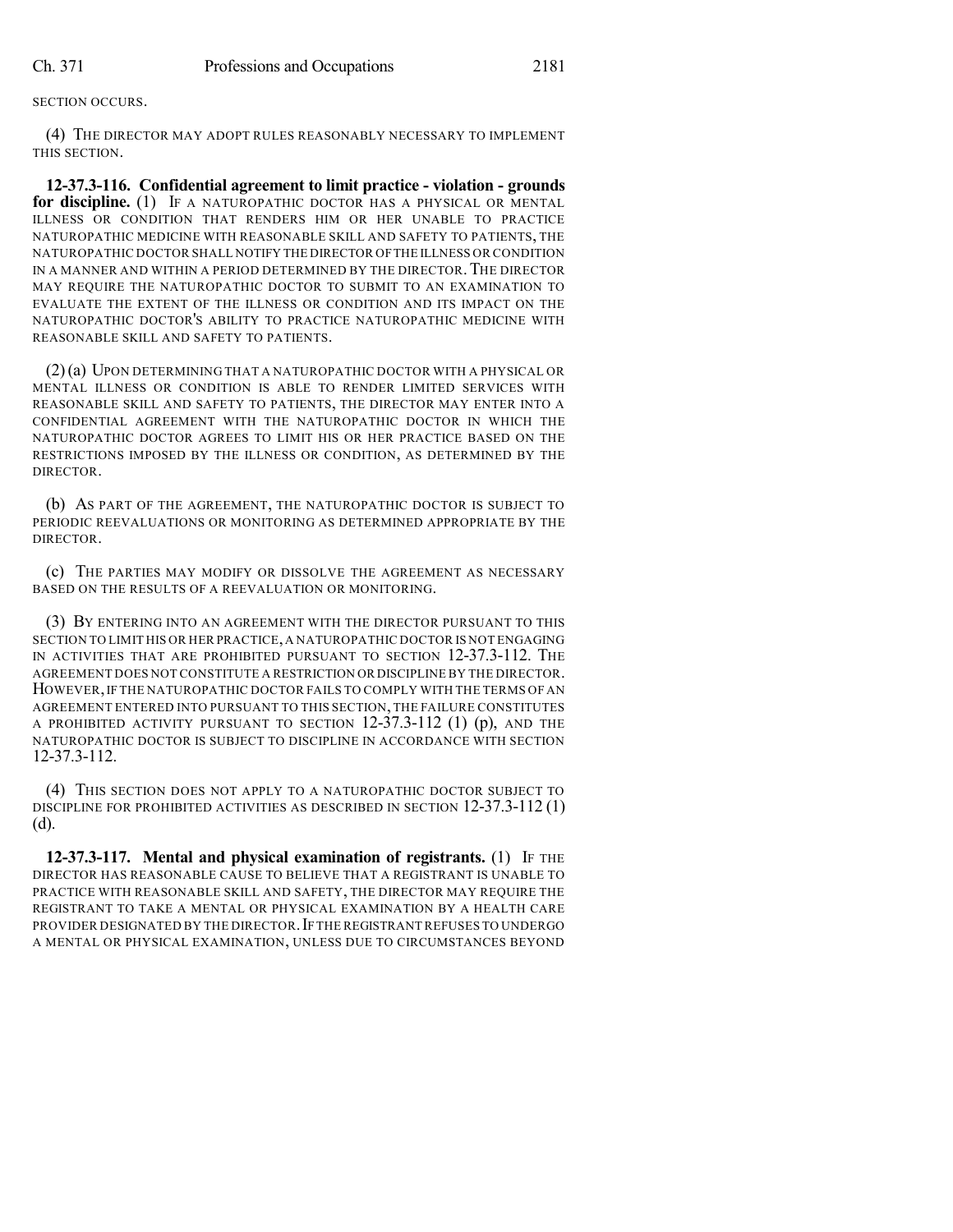2182 Professions and Occupations Ch. 371

THE REGISTRANT'S CONTROL, THE DIRECTOR MAY SUSPEND THE REGISTRANT'S REGISTRATION UNTIL THE RESULTS OF THE EXAMINATION ARE KNOWN AND THE DIRECTOR HAS MADE A DETERMINATION OF THEREGISTRANT'S FITNESS TO PRACTICE. THE DIRECTOR SHALL PROCEED WITH AN ORDER FOR EXAMINATION AND DETERMINATION IN A TIMELY MANNER.

(2) THE DIRECTOR SHALL INCLUDE IN AN ORDER ISSUED UNDER SUBSECTION (1) OF THIS SECTION THE BASIS OF THE DIRECTOR'S REASONABLE CAUSE TO BELIEVE THAT THE REGISTRANT IS UNABLE TO PRACTICE WITH REASONABLE SKILL AND SAFETY. FOR THE PURPOSES OF A DISCIPLINARY PROCEEDING AUTHORIZED BY THIS ARTICLE, THE REGISTRANT IS DEEMED TO WAIVE ALL OBJECTIONS TO THE ADMISSIBILITY OF THE EXAMINING HEALTH CARE PROVIDER'S TESTIMONY OR EXAMINATION REPORTS ON THE GROUND THAT THE TESTIMONY AND REPORTS ARE PRIVILEGED COMMUNICATIONS.

(3) THE REGISTRANT MAY SUBMIT TO THE DIRECTOR TESTIMONY OR EXAMINATION REPORTS FROM A HEALTH CARE PROVIDER CHOSEN BY THE REGISTRANT PERTAINING TO THE CONDITION THAT THE DIRECTOR ALLEGES MAY PRECLUDE THE REGISTRANT FROM PRACTICING WITH REASONABLE SKILL AND SAFETY. THE DIRECTOR MAY CONSIDER TESTIMONY AND EXAMINATION REPORTS SUBMITTED BY THE REGISTRANT IN CONJUNCTION WITH,BUT NOT IN LIEU OF,TESTIMONY AND EXAMINATION REPORTS OF THE HEALTH CARE PROVIDER DESIGNATED BY THE DIRECTOR.

(4) A PERSON SHALL NOT USE THE RESULTS OF ANY MENTAL OR PHYSICAL EXAMINATION ORDERED BY THE DIRECTOR AS EVIDENCE IN ANY PROCEEDING OTHER THAN ONE BEFORE THE DIRECTOR. THE EXAMINATION RESULTS ARE NOT PUBLIC RECORDS AND ARE NOT AVAILABLE TO THE PUBLIC.

**12-37.3-118. Inactive registration - rules.** A NATUROPATHIC DOCTOR MAY REQUEST THAT THE DIRECTOR INACTIVATE OR ACTIVATE THE NATUROPATHIC DOCTOR'S REGISTRATION. THE DIRECTOR SHALL PROMULGATE RULES GOVERNING THE ACTIVATION AND INACTIVATION OF REGISTRATIONS. NOTWITHSTANDING ANY LAW TO THE CONTRARY, THE DIRECTOR'S RULES MAY LIMIT THE APPLICABILITY OF STATUTORY REQUIREMENTS FOR MAINTAININGPROFESSIONAL LIABILITY INSURANCE AND CONTINUING PROFESSIONAL COMPETENCY FOR A REGISTRANT WHOSE REGISTRATION IS CURRENTLY INACTIVE. THE DIRECTOR NEED NOT REACTIVATE AN INACTIVE REGISTRATION IF THE NATUROPATHIC DOCTOR HAS COMMITTED ANY ACT THAT WOULD BE GROUNDS FOR DISCIPLINARY ACTION UNDER SECTION 12-37.3-112. A NATUROPATHIC DOCTOR WHOSE REGISTRATION IS CURRENTLY INACTIVE SHALL NOT PRACTICE NATUROPATHIC MEDICINE.

**12-37.3-119. Repeal of article.** THIS ARTICLE IS REPEALED, EFFECTIVE SEPTEMBER 1, 2017. PRIOR TO THE REPEAL, THE DEPARTMENT OF REGULATORY AGENCIES SHALL REVIEW REGISTERING OF NATUROPATHIC DOCTORS AS PROVIDED IN SECTION 24-34-104, C.R.S.

**SECTION 2.** In Colorado Revised Statutes, 24-34-104, **add** (48.5) (e) as follows:

**24-34-104. Generalassemblyreviewof regulatoryagenciesandfunctionsfor termination, continuation, or reestablishment.** (48.5) The following agencies,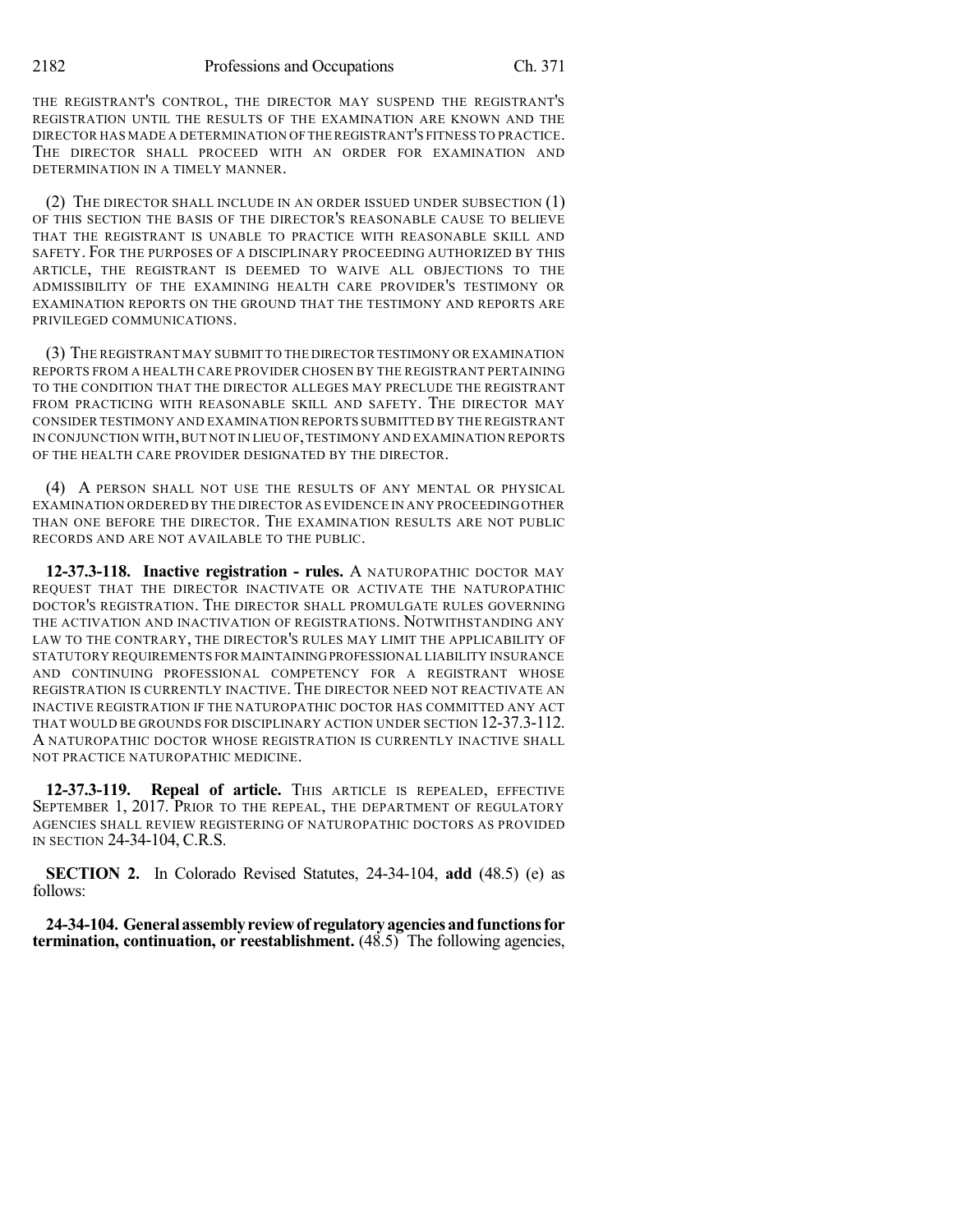functions, or both, terminate on September 1, 2017:

(e) THE REGISTERING OF NATUROPATHIC DOCTORS BY THE DIRECTOR PURSUANT TO ARTICLE 37.3 OF TITLE 12, C.R.S.

**SECTION 3.** In Colorado Revised Statutes, 24-34-110, **add** (3) (a) (XXIX) as follows:

**24-34-110. Medical transparency act of 2010 - disclosure of information about health care licensees - fines - rules - short title - legislative declaration.** (3) (a) As used in this section, "applicant" means a person applying for a new, active license, certification, or registration or to renew, reinstate, or reactivate an active license, certification, or registration to practice:

(XXIX) NATUROPATHIC MEDICINE PURSUANT TO ARTICLE 37.3 OF TITLE 12, C.R.S.

**SECTION 4. Appropriation.** (1) In addition to any other appropriation, there is hereby appropriated, out of any moneys in the division of professions and occupations cash fund created in section 24-34-105 (2) (b) (I), Colorado Revised Statutes, not otherwise appropriated, to the department of regulatory agencies, for the fiscal year beginning July 1, 2013, the sum of \$90,489 and 0.9 FTE, or so much thereof as may be necessary, to be allocated for the implementation of this act as follows:

(a) \$62,397 and 0.9 FTE to the division of professions and occupations for personal services and temporary contract personnel;

(b) \$5,088 to the division of professions and occupations for operating expenses and capital outlay;

(c) \$829 to the division of professions and occupations for printing and imaging;

(d) \$16,995 to the executive director's office and administrative services for the purchase of legal services; and

(e) \$5,180 to the executive director's office and administrative services for the purchase of computer center services.

(2) In addition to any other appropriation, there is hereby appropriated to the department of law, for the fiscal year beginning July 1, 2013, the sum of \$16,995, or so much thereof as may be necessary, for the provision of legal services for the department of regulatory agencies related to the implementation of this act. Said sum is from reappropriated funds received from the department of regulatory agencies out of the appropriation made in paragraph (d) of subsection (1) of this section.

(3) In addition to any other appropriation, there is hereby appropriated to the governor - lieutenant governor - state planning and budgeting, for the fiscal year beginning July 1, 2013, the sum of \$5,180, or so much thereof as may be necessary, for allocation to the office of information technology, for the provision of computer